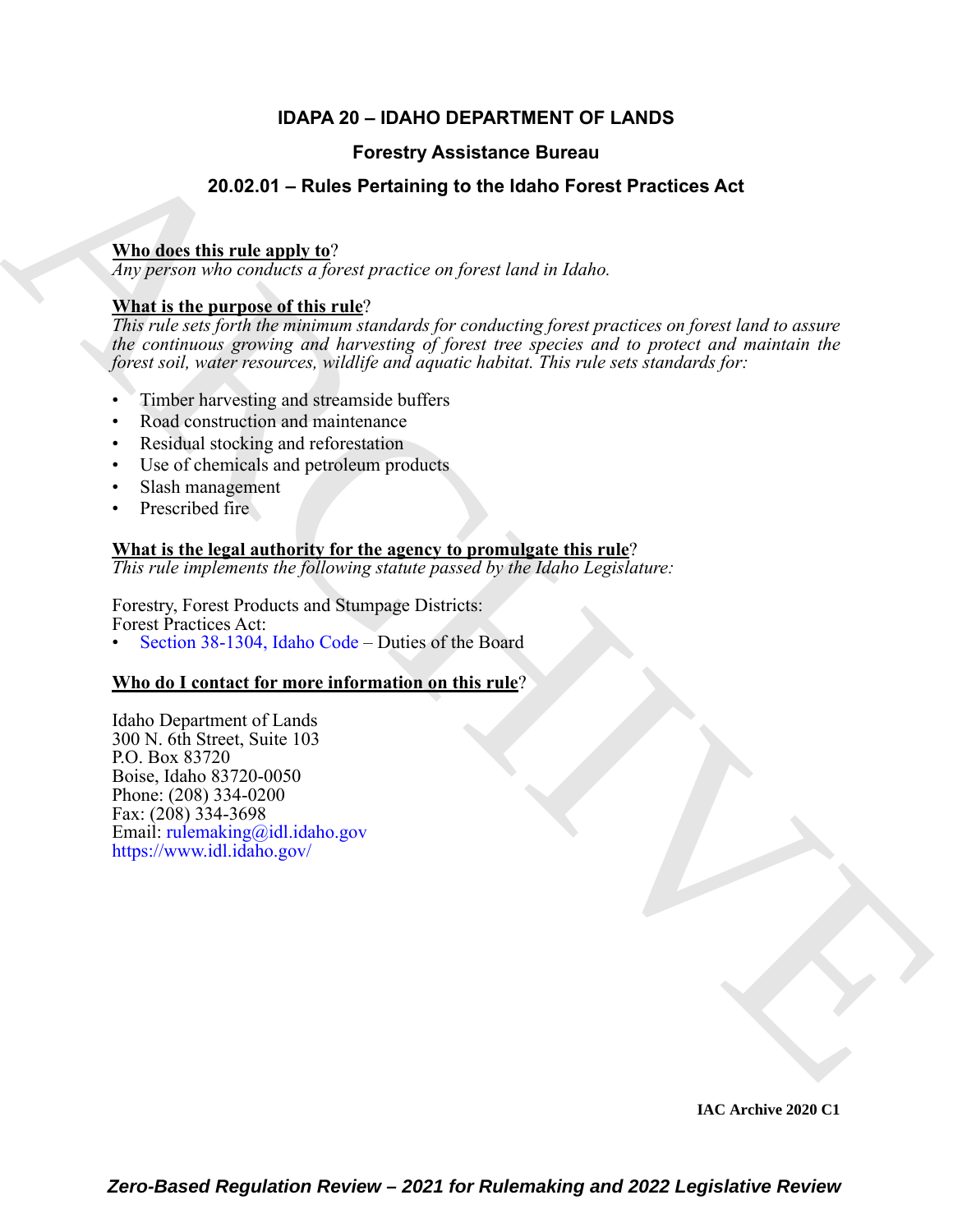# **Table of Contents**

| 20.02.01 - Rules Pertaining to the Idaho Forest Practices Act |  |
|---------------------------------------------------------------|--|
|                                                               |  |
|                                                               |  |
|                                                               |  |
|                                                               |  |
|                                                               |  |
|                                                               |  |
|                                                               |  |
|                                                               |  |
|                                                               |  |
|                                                               |  |
|                                                               |  |
|                                                               |  |
|                                                               |  |
|                                                               |  |
|                                                               |  |
|                                                               |  |
|                                                               |  |
|                                                               |  |
|                                                               |  |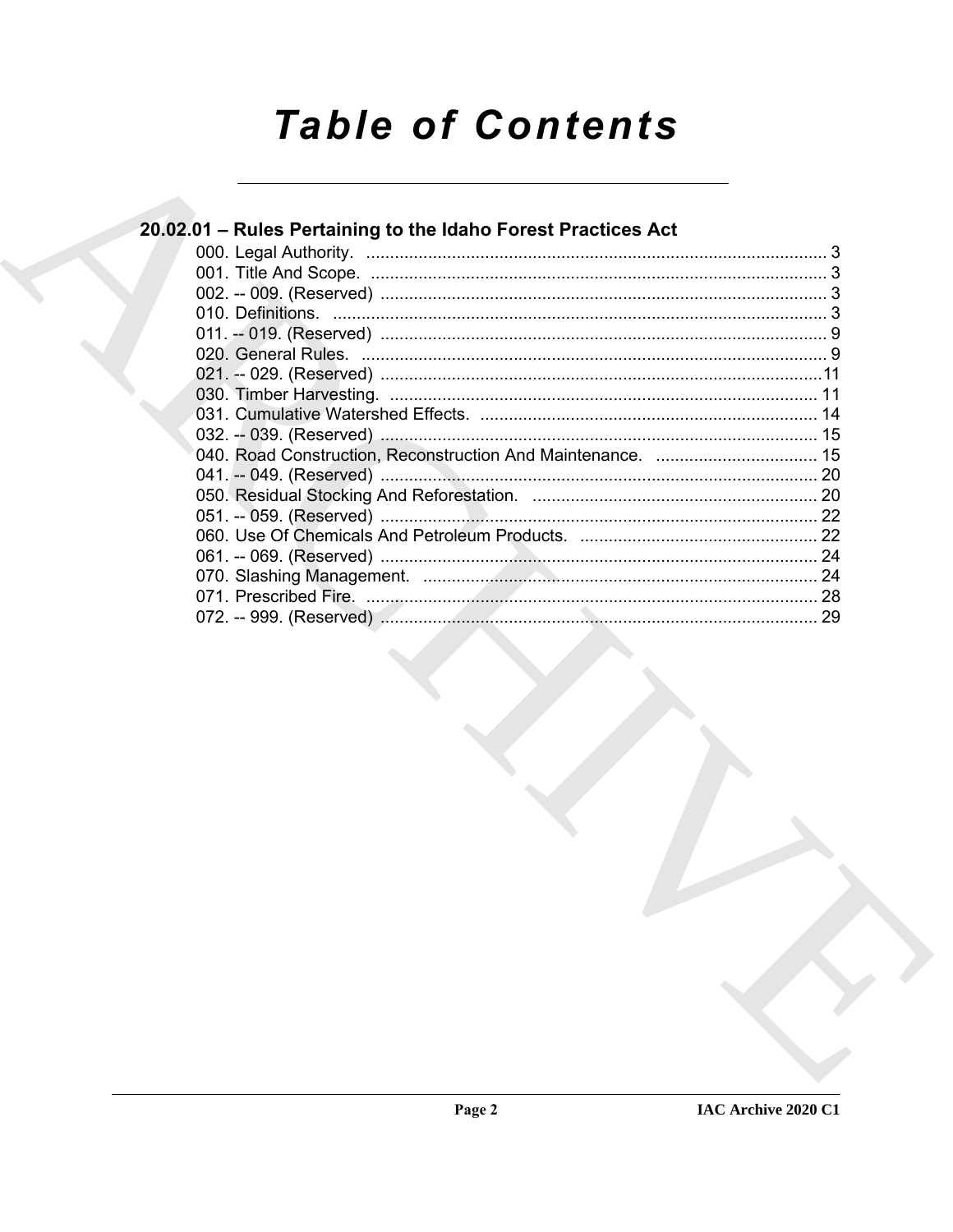#### <span id="page-2-19"></span>**20.02.01 – RULES PERTAINING TO THE IDAHO FOREST PRACTICES ACT**

#### <span id="page-2-1"></span><span id="page-2-0"></span>**000. LEGAL AUTHORITY.**

In accordance with Section 38-1304, Idaho Code, the Idaho Board of Land Commissioners has authority to adopt rules establishing minimum standards for the conduct of forest practices on forest land. (7-1-96)

#### <span id="page-2-2"></span>**001. TITLE AND SCOPE.**

<span id="page-2-20"></span>**01.** Title. These rules are titled IDAPA 20.02.01, "Rules Pertaining to the Idaho Forest Practices Act." (4-11-06)

**02.** Scope. These rules constitute the minimum standards for the conduct of forest practices on forest describe administrative procedures necessary to implement those standards.  $(4-11-06)$ land and describe administrative procedures necessary to implement those standards.

#### <span id="page-2-3"></span>**002. -- 009. (RESERVED)**

#### <span id="page-2-5"></span><span id="page-2-4"></span>**010. DEFINITIONS.**

Unless otherwise required by context as used in these rules: (10-14-75)

<span id="page-2-7"></span><span id="page-2-6"></span>**01.** Act. The Idaho Forest Practices Act, Title 38, Chapter 13, Idaho Code. (7-1-96)

**02 Acceptable Tree Species**. Any of the tree species normally marketable in the region, which are suitable to meet stocking requirements. Acceptable trees must be of sufficient health and vigor to assure growth and harvest. (7-1-96)

<span id="page-2-9"></span><span id="page-2-8"></span>**03. Additional Hazard**. The debris, slashings, and forest fuel resulting from a forest practice.  $(10-14-75)$ 

**04. Average DBH**. Average diameter in inches of trees cut or to be cut, measured at four and one-half (4.5) feet above mean ground level on standing trees. All trees to be cut that do not have a measurable DBH will fall in the one inch (1") class.  $(7-1-96)$ 

Encompatible with section at 1310 kink (viole by identified the signature of the formulations be sufficiently  $\mu_{\text{c}}$ . The Control is the signature of the signature of the signature of the signature of the signature of **05. Best Management Practice (BMP)**. A practice or combination of practices determined by the board, in consultation with the department and the forest practices advisory committee, to be the most effective and practicable means of preventing or reducing the amount of nonpoint pollution generated by forest practices. BMPs shall include, but not be limited to, those management practices included in these rules. (9-11-90)

<span id="page-2-11"></span><span id="page-2-10"></span>**06. Board**. The Idaho State Board of Land Commissioners or its designee. (10-14-75)

<span id="page-2-16"></span><span id="page-2-13"></span><span id="page-2-12"></span>**07.** Buffer Strip. A protective area adjacent to an area requiring special attention or protection.

 $(10-14-75)$ 

**08. Chemicals**. Substances applied to forest lands or timber to accomplish specific purposes and includes pesticides, as defined in the Idaho Pesticide Law, Title 22, Chapter 34, Idaho Code, fertilizers, soil amendments, road dust abatement products and other materials that may present hazards to the environment.(7-1-98)

**09. Constructed Skid Trail**. A skid trail created by the deliberate cut and fill action of a dozer or skidder blade resulting in a road-type configuration. (7-1-96)

<span id="page-2-14"></span>**10. Commercial Products**. Saleable forest products of sufficient value to cover cost of harvest and transportation to available markets. (4-11-06)

<span id="page-2-15"></span>**11. Condition of Adjoining Area**. Those fuel conditions in adjoining areas that relate to spread of fire onomic values of the adjoining area. and to economic values of the adjoining area.

<span id="page-2-17"></span>**12. Contaminate**. To introduce into the atmosphere, soil, or water sufficient quantities of substances that are injurious to public health, safety, or welfare or to domestic, commercial, industrial, agricultural or recreational uses or to livestock, wildlife, fish or other aquatic life.

<span id="page-2-18"></span>13. Cross-Ditch. A diversion ditch and/or hump in a trail or road for the purpose of carrying surface water runoff into the vegetation, duff, ditch, or other dispersion area so that it does not gain the volume and velocity<br>which causes soil movement and erosion. (3-13-90) which causes soil movement and erosion.

**Section 000 Page 3**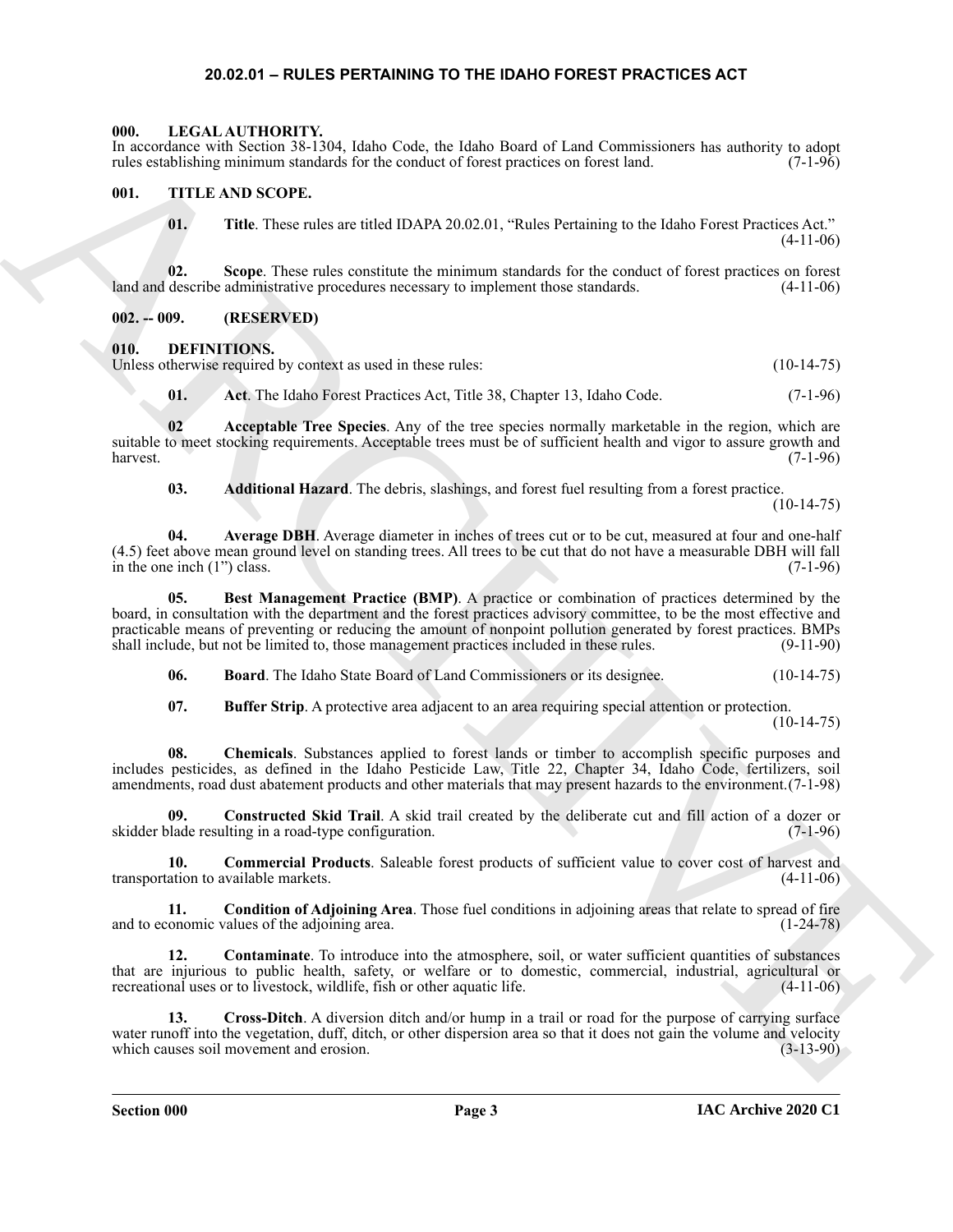<span id="page-3-0"></span>**14.** Cull. Nonmerchantable, alive, standing trees of greater height than twenty (20) feet. (1-24-78)

<span id="page-3-2"></span><span id="page-3-1"></span>**15. Department**. The Idaho Department of Lands. (10-14-75)

**16. Deterioration Rate**. Rate of natural decomposition and compaction of fuel debris which decreases the hazard and varies by site. (1-24-78)

<span id="page-3-5"></span><span id="page-3-4"></span><span id="page-3-3"></span>**17. Director.** The Director of the Idaho Department of Lands or his designee. (10-14-75)

**18. Emergency Forest Practice**. A forest practice initiated during or immediately after a fire, flood, windthrow, earthquake, or other catastrophic event to minimize damage to forest lands, timber, or public resources.  $(10-14-75)$ 

**19. Fertilizers**. Any substance or any combination or mixture of substances used principally as a source of plant food or soil amendment. (10-14-75)

<span id="page-3-6"></span>**20.** Fire Trail. Access routes that are located and constructed in a manner to be either useful in fire forts or deterring the fire spread in the hazard area. (10-14-75) control efforts or deterring the fire spread in the hazard area.

<span id="page-3-7"></span>**21. Forest Land**. Federal, state and private land growing forest tree species which are, or could be at maturity, capable of furnishing raw material used in the manufacture of lumber or other forest products. The term includes federal, state and private land from which forest tree species have been removed but have not yet been restocked. It does not include land affirmatively converted to uses other than the growing of forest tree species.

(7-1-96)

#### <span id="page-3-8"></span>**22. Forest Practice**. (10-14-75)

**a.** The harvesting of forest tree species including felling, bucking, yarding, decking, loading and hauling; road construction, improvement or maintenance including installation or improvement of bridges, culverts or structures which convey stream flows within the operating area; also including the clearing of forest land for conversion to non-forest use when harvest occurs; (7-1-98) conversion to non-forest use when harvest occurs;

**b.** Road construction, reconstruction or maintenance of existing roads including installation or improvement of bridges, culverts or structures which convey streams not within the operating area associated with harvesting of forest tree species; (7-1-98) harvesting of forest tree species;

**c.** Reforestation; (10-14-75)

**d.** Use of chemicals for the purpose of managing forest tree species or forest land; (7-1-98)

**e.** The management of slash resulting from harvest, management or improvement of forest tree<br>or the use of prescribed fire on forest land. (7-1-98) species or the use of prescribed fire on forest land.

**Exparament of Leads \*\*\***<br>
14. Contribute the standard velocity and the standard velocity of the standard velocity (14-4-25)<br>
15. Depertment The Idah Department of Idah. Standard velocity of the Leads of the Heldrich Cont **f.** "Forest Practice" shall not include preparatory work such as tree marking, surveying, and road flagging or removal or harvesting of incidental vegetation from forest lands; such as berries, ferns, greenery, mistletoe, herbs, mushrooms, or other products which cannot normally be expected to result in damage to forest soils, timber, or public resources. (10-14-75)

**23.** Forest Regions. Two (2) regions of forest land: one (1) being north of the Salmon River and one (south of the Salmon River. (7-1-96)  $(1)$  being south of the Salmon River.

<span id="page-3-10"></span><span id="page-3-9"></span>**24.** Forest Type. Five forest types in Idaho are defined as follows:  $(3-20-14)$ 

**a.** North Idaho grand fir/western red cedar (NIGF): moist to wet interior forests with western red cedar, western hemlock, and grand fir being primary climax species, found in forests north of the Clearwater/ and Lochsa Rivers.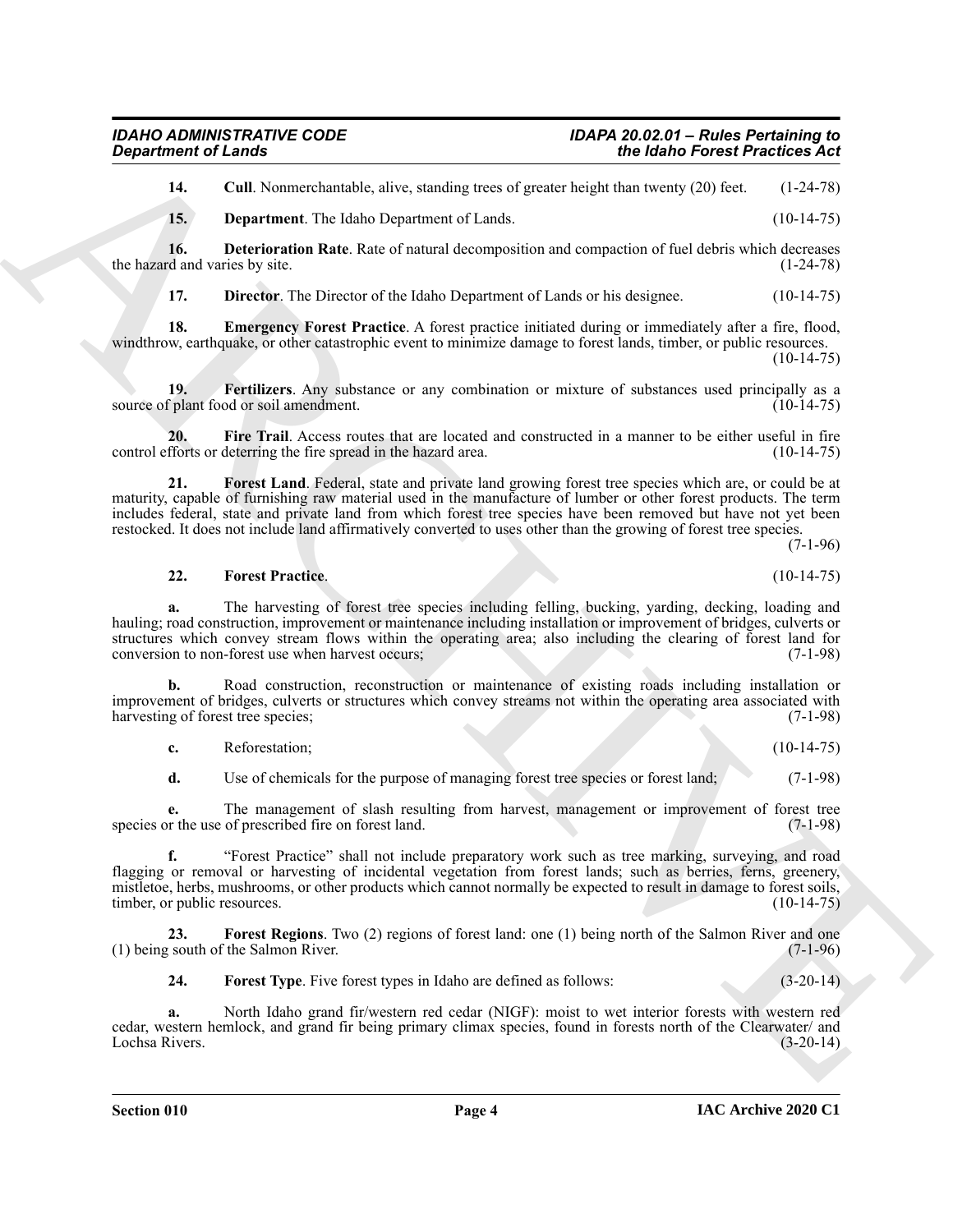#### *IDAHO ADMINISTRATIVE CODE IDAPA 20.02.01 – Rules Pertaining to Department of Lands the Idaho Forest Practices Act*

**b.** Central Idaho grand fir/western red cedar (CIGF): productive conifer forests found in forests between the Lochsa River Basin and the Salmon River, characterized by stands having western red cedar and grand fir as climax species, with a mixed-conifer overstory increasingly comprised of ponderosa pine, Douglas-fir, and larch in the river breaks canyon-lands. Stocking levels are generally lower than that of the NIGF stands. (3-20-14)

**c.** South Idaho grand fir (SIGF): mixed-conifer forests, dominated by ponderosa pine and Douglas-fir, found south of the Salmon River with grand fir and occasionally western red cedar being the stand climax species.  $(3-20-14)$ 

Western hemlock-subalpine fir (WH): higher-elevation, moist, cool interior forests dominated by mountain hemlock, and/or subalpine fir.  $(3-20-14)$ western hemlock, mountain hemlock, and/or subalpine fir.

**e.** Douglas-fir-ponderosa pine (PP): drier forests dominated by ponderosa pine and Douglas-fir, generally found in lower-elevation, dry sites.

<span id="page-4-0"></span>**25. Fuel Quantity**. The diameter, the number of stems and the predominate species to be cut or already cut, and the size of the continuous thinning block all of which determine quantity of fuel per unit of area. (1-24-78)

**26. Ground Based Equipment**. Mobile equipment such as tractors, dozers, skidders, excavators, loaders, mechanized harvesters and forwarders used for harvesting, site preparation or hazard reduction. This does not include cable systems associated with stationary varding equipment. (4-4-13) not include cable systems associated with stationary yarding equipment.

<span id="page-4-3"></span><span id="page-4-2"></span><span id="page-4-1"></span>**27. Habitat Types**. Forest land capable of producing similar plant communities at climax. (7-1-96)

**28. Harvesting**. A commercial activity related to the cutting or removal of forest tree species to be used as a forest product. A commercial activity does not include the cutting or removal of forest tree species by a person for his own personal use. (10-14-75) person for his own personal use.

<span id="page-4-6"></span><span id="page-4-5"></span><span id="page-4-4"></span>**29. Hazard**. Any vegetative residue resulting from a forest practice which constitutes fuel. (1-24-78)

**30. Hazard Offset**. Improvements or a combination of practices which reduces the spread of fire and s the ability to control fires. (10-14-75) increases the ability to control fires.

**31. Hazard Points**. The number of points assigned to certain hazardous conditions on an operating area, to actions designed to modify conditions on the same area or to actions by the operator, timber owner or landowner to offset the hazardous conditions on the same area. (1-24-78)

<span id="page-4-7"></span>**32. Hazard Reduction**. The burning or physical reduction of slash by treatment in some manner which will reduce the risk from fire after treatment. (10-14-75)

<span id="page-4-8"></span>**33. Lake**. A body of perennial standing open water, natural or human-made, larger than one (1) acre in size. Lakes include the beds, banks or wetlands below the ordinary high water mark. Lakes do not include drainage or irrigation ditches, farm or stock ponds, settling or gravel ponds. Any reference in these rules to Class I streams shall also apply to lakes. (7-1-96)

<span id="page-4-10"></span><span id="page-4-9"></span>**34.** Landowner. A person, partnership, corporation, or association of whatever nature that holds an ip interest in forest lands, including the state. (10-14-75) ownership interest in forest lands, including the state.

**Equation of Lange Lie and Society 10** and the Charles constitue of the Main Constitution of the Main Constitution of the Main Constitution of the Main Constitution of the Main Constitution of the Main Constitution of the **35. Large Organic Debris (LOD)**. Live or dead trees and parts or pieces of trees that are large enough or long enough or sufficiently buried in the stream bank or bed to be stable during high flows. Pieces longer than the channel width or longer than twenty (20) feet are considered stable. LOD creates diverse fish habitat and stable stream channels by reducing water velocity, trapping stream gravel and allowing scour pools and side channels to form. (3-13-90)

<span id="page-4-11"></span>**36. Merchantable Material**. That portion of forest tree species suitable for the manufacture of cial products which can be merchandised under normal market conditions. (10-14-75) commercial products which can be merchandised under normal market conditions.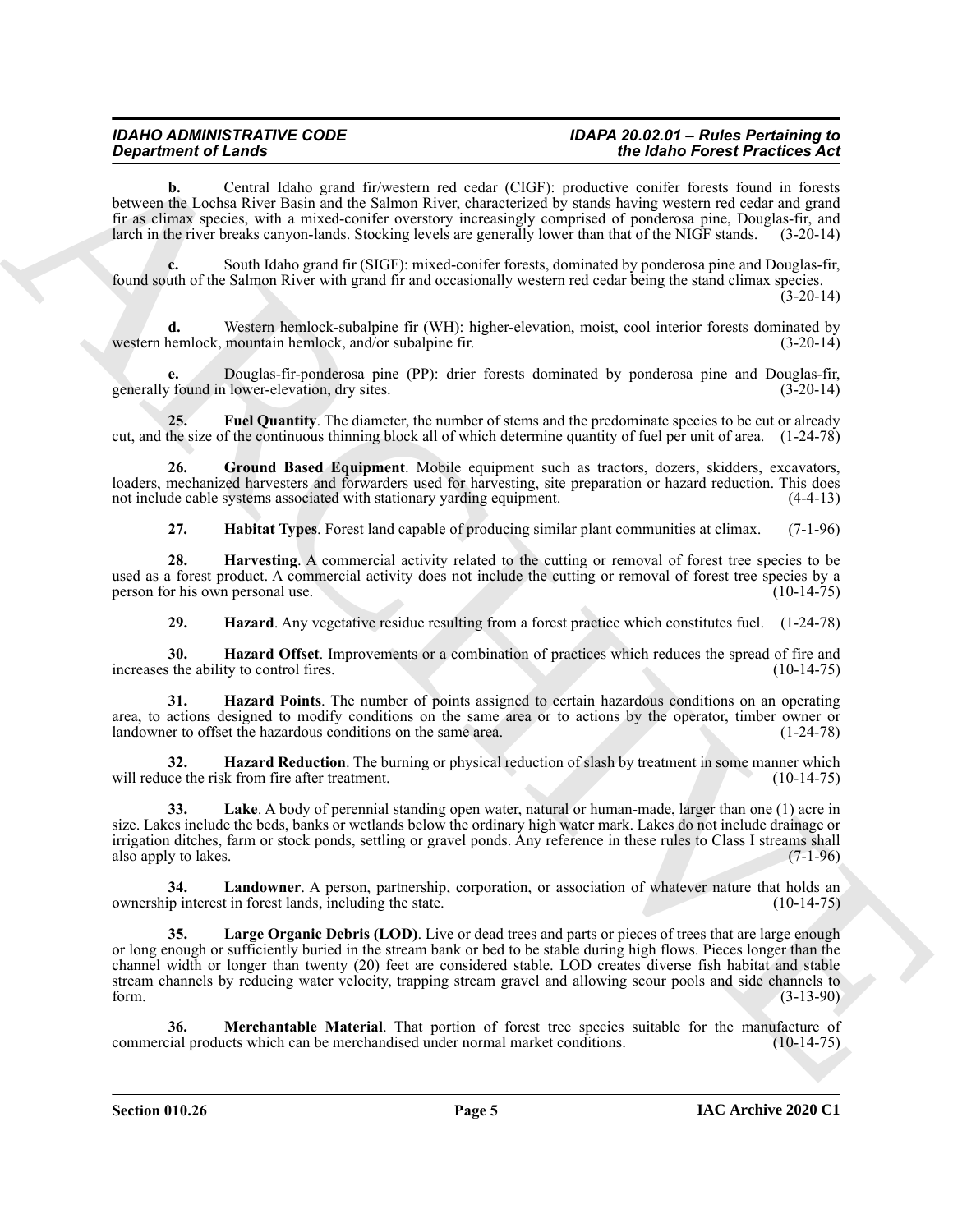<span id="page-5-0"></span>ARCHIVE **37. Merchantable Stand of Timber**. A stand of trees that will yield logs or fiber: (7-1-96) **a.** Suitable in size and quality for the production of lumber, plywood, pulp, or other forest products;  $(10-14-75)$ **b.** Of sufficient value at least to cover all costs of harvest and transportation to available markets.  $(10-14-75)$ **38. Noncommercial Forest Land**. Habitat types not capable of producing twenty (20) cubic feet per acre per year. (7-1-96) **39.** Operator. A person who conducts or is required to conduct a forest practice. (10-14-75) **40. Operating Area**. That area where a forest practice is taking place or will take place. (1-24-78)

<span id="page-5-4"></span><span id="page-5-3"></span><span id="page-5-2"></span><span id="page-5-1"></span>**41. Ordinary High Water Mark**. That mark on all water courses, which will be found by examining the beds and banks and ascertaining where the presence and action of waters are so common and usual, and so long continued in all ordinary years as to mark upon the soil a character distinct from that of the abutting upland, in respect to vegetation, as that condition exists on the effective date of this chapter, or as it may naturally change thereafter.  $(10-14-75)$ 

<span id="page-5-5"></span>**42. Outstanding Resource Water**. A high quality water, such as water of national and state parks and wildlife refuges and water of exceptional recreational or ecological significance, which has been so designated by the legislature. ORW constitutes as outstanding national or state resource that requires protection from nonpoint activities, including forest practices, that may lower water quality. (7-1-96)

<span id="page-5-6"></span>**43. Partial Cutting**. The well distributed removal of a portion of the merchantable volume in a stand ref. This includes seed tree, shelterwood, or individual tree selection harvesting techniques. (10-14-75) of timber. This includes seed tree, shelterwood, or individual tree selection harvesting techniques.

<span id="page-5-7"></span>**44. Prescribed Fire**. The controlled application of fire to wildland fuels in either their natural or modified state, under such conditions of weather, fuel moisture and soil moisture, to allow the fire to be confined to a predetermined area and at the same time to produce the intensity of heat and rate of spread required to meet planned objectives. (7-1-96) objectives. (7-1-96)

<span id="page-5-8"></span>**45. Present Condition of Area**. The amount or degree of hazard present before a thinning operation commences. (1-24-78)

<span id="page-5-9"></span>**46. Public Resource**. Water, fish, and wildlife, and in addition means capital improvements of the State or its political subdivisions. (10-14-75)

<span id="page-5-10"></span>**Reforestation**. The establishment of an adequately stocked stand of trees of species acceptable to the department to replace the ones removed by a harvesting or a catastrophic event on commercial forest land.

 $(10-14-75)$ 

<span id="page-5-11"></span>**48. Relative Stocking**. A measure of site occupancy calculated as a ratio comparison of actual stand density to the biological maximum density for a given forest type. This ratio, expressed as a percentage, shows the extent to which trees utilize a plot of forestland. (3-20-14)

**49. Relief Culvert**. A structure to relieve surface runoff from roadside ditches to prevent excessive buildup in volume and velocity.

<span id="page-5-15"></span><span id="page-5-13"></span><span id="page-5-12"></span>**50. Rules**. Rules adopted by the Board pursuant to Section 38-1304, Idaho Code. (7-1-96)

**51.** Slash. Any vegetative residue three inches (3") and under in diameter resulting from a forest or the clearing of land. (7-1-96) practice or the clearing of land.

<span id="page-5-14"></span>**52. Site**. An area considered as to its ecological factors with reference to capacity to produce forest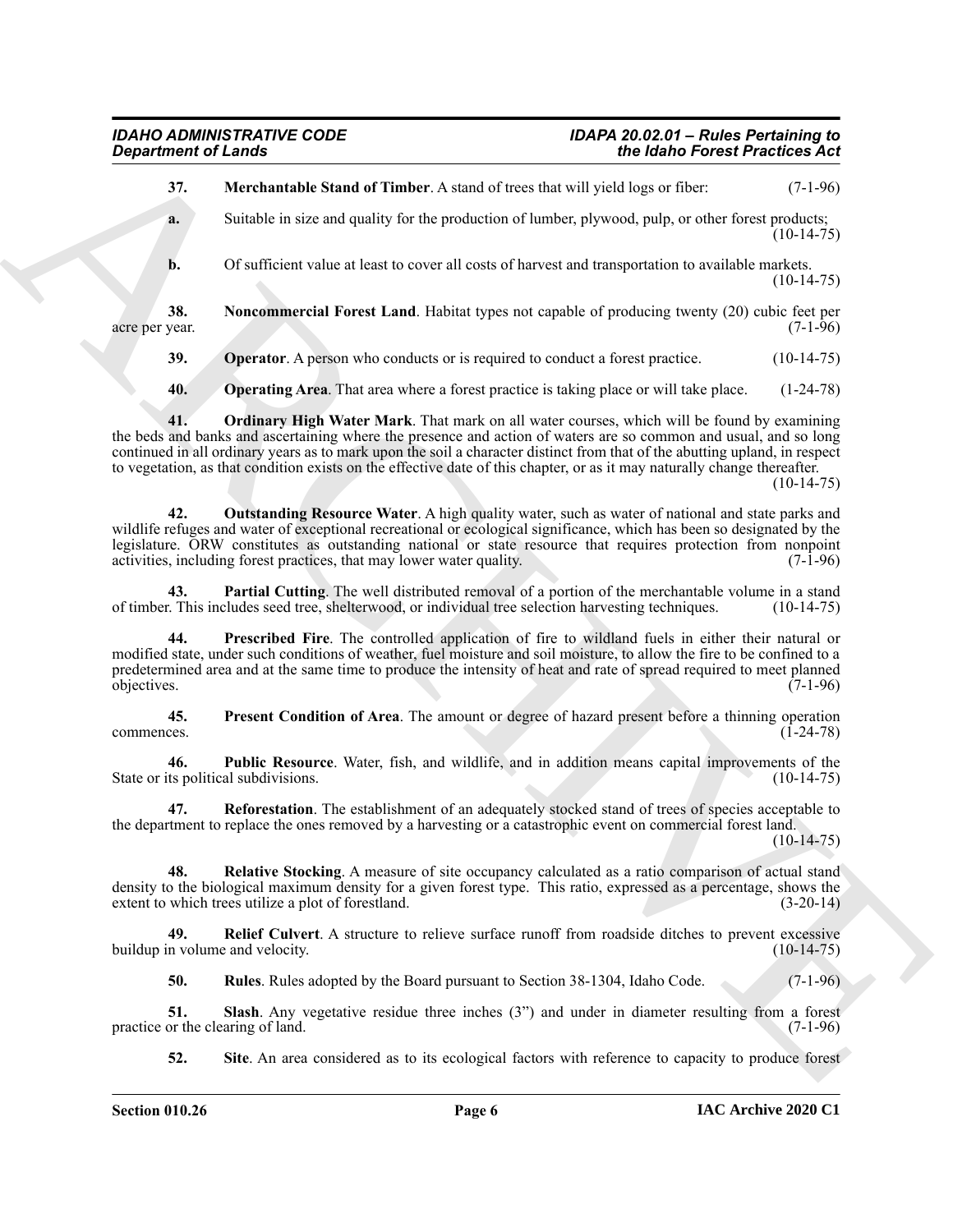# *IDAHO ADMINISTRATIVE CODE IDAPA 20.02.01 – Rules Pertaining to*

vegetation; the combination of biotic, climatic, and soil conditions of an area. (10-14-75)

<span id="page-6-0"></span>**53. Site Factor**. A combination of percent of average ground slope and predominate aspect of the forest practice area which relate to rate of fire spread. (1-24-78)

<span id="page-6-1"></span>**54. Site Specific Best Management Practice**. A BMP that is adapted to and takes account of the specific factors influencing water quality, water quality objectives, on-site conditions, and other factors applicable to the site where a forest practice occurs, and which has been approved by the Department, or by the Board in consultation with the Department and the Forest Practices Advisory Committee. (7-1-96)

**55. Size of Thinning Block**. Acres of continuous fuel creating an additional hazard within a forest practice area. Distance between the perimeter of thinning blocks containing continuous fuel must be a minimum of six (6) chains apart to qualify as more than one (1) block. (1-24-78) six  $(6)$  chains apart to qualify as more than one  $(1)$  block.

<span id="page-6-3"></span><span id="page-6-2"></span>

| 56. | <b>Snags.</b> Dead, standing trees twenty (20) feet and greater in height. | $(1-24-78)$ |
|-----|----------------------------------------------------------------------------|-------------|
|     |                                                                            |             |

<span id="page-6-4"></span>**57.** Soil Erosion. Movement of soils resulting from forest practices. (10-14-75)

- <span id="page-6-5"></span>**58.** Soil Stabilization. The minimizing of soil movement. (10-14-75)
- <span id="page-6-7"></span><span id="page-6-6"></span>**59.** State. The state of Idaho or other political subdivision thereof. (10-14-75)

**60. Stream**. A natural water course of perceptible extent with definite beds and banks which confines and conducts continuously or intermittently flowing water. Definite beds are defined as having a sandy or rocky bottom which results from the scouring action of water flow. Any reference in these rules to Class I streams shall also apply to lakes. (7-1-96) apply to lakes.

**a.** Class I streams are used for domestic water supply or are important for the spawning, rearing or migration of fish. Such waters shall be considered to be Class I upstream from the point of domestic diversion for a<br>minimum of one thousand three hundred and twenty (1,320) feet. (11-7-86) minimum of one thousand three hundred and twenty  $(1,320)$  feet.

**Singularizes of Lendary<br>
Singularity of Lendary Christian Collection Christian Collection Christian Collection Christian Christian Christian Christian Christian Christian Christian Christian Christian Christian Christian b.** Class II streams are usually headwater streams or minor drainages that are used by only a few, if any, fish for spawning or rearing. Where fish use is unknown, consider streams as Class II where the total upstream watershed is less than two hundred and forty (240) acres in the north forest region and four hundred and sixty (460) acres in the south forest region. Their principle value lies in their influence on water quality or quantity downstream<br>in Class I streams. (7-1-96) in Class I streams.

**c.** Class I Stream Protection Zone means the area encompassed by a slope distance of seventy-five (75) feet on each side of the ordinary high water marks. (Figure 1.)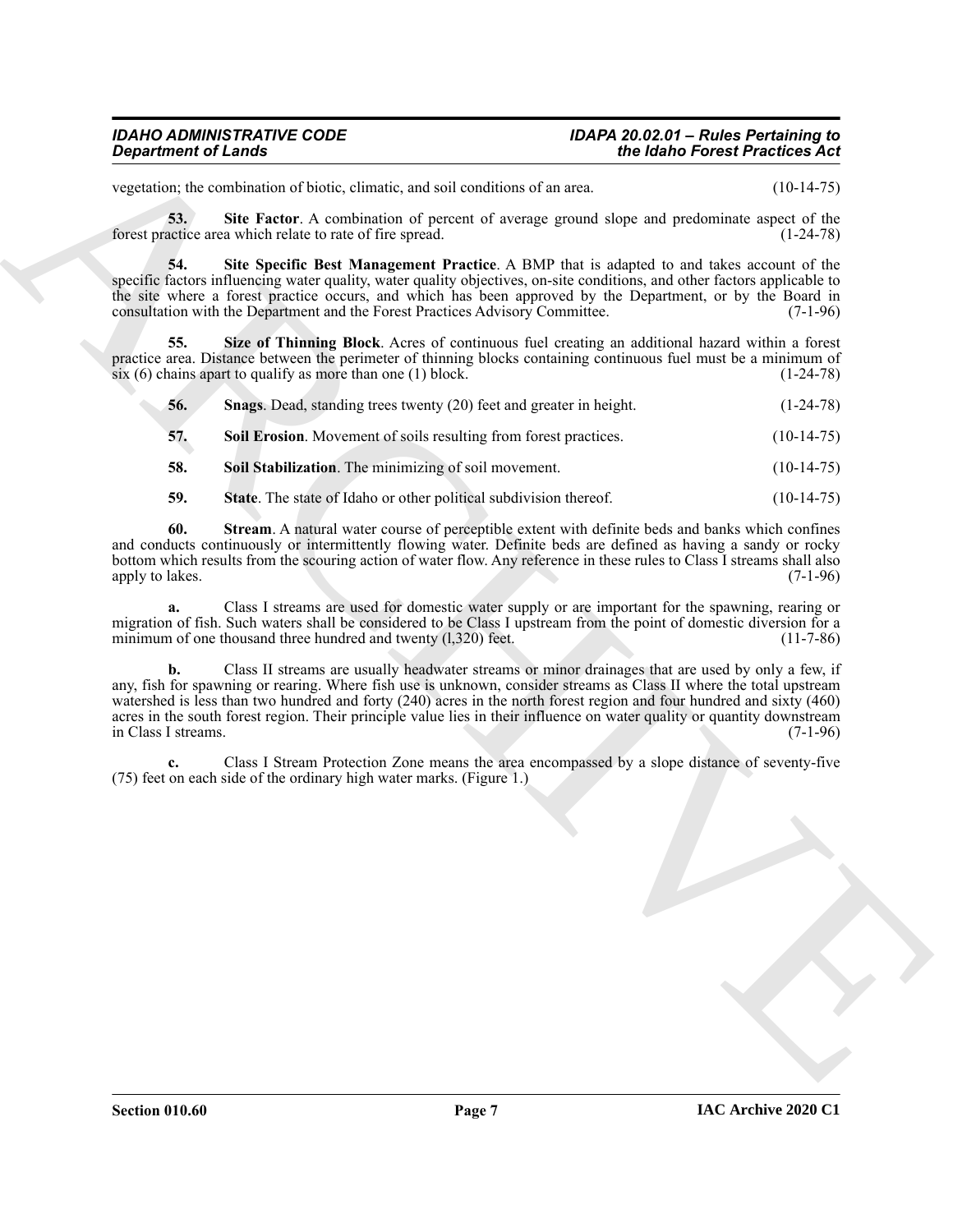

**d.** Class II Stream Protection Zone means the area encompassed by a minimum slope distance of thirty (30) feet on each side of the ordinary high water marks. (Figure 2.) For Class II streams that do not contribute surface flow into Class I streams, provide soil stabilization and water filtering effects by leaving undisturbed soils in widths sufficient to prevent washing of sediment. In no case shall this width be less than five  $(5)$  feet slope distance on each side of the ordinary high water marks.

#### **FIGURE 2 CLASS II STREAM PROTECTION ZONE**



 $(7-1-96)$ 

<span id="page-7-0"></span>**61. Timber Owner**. A person, partnership, corporation, or association of whatever nature, other than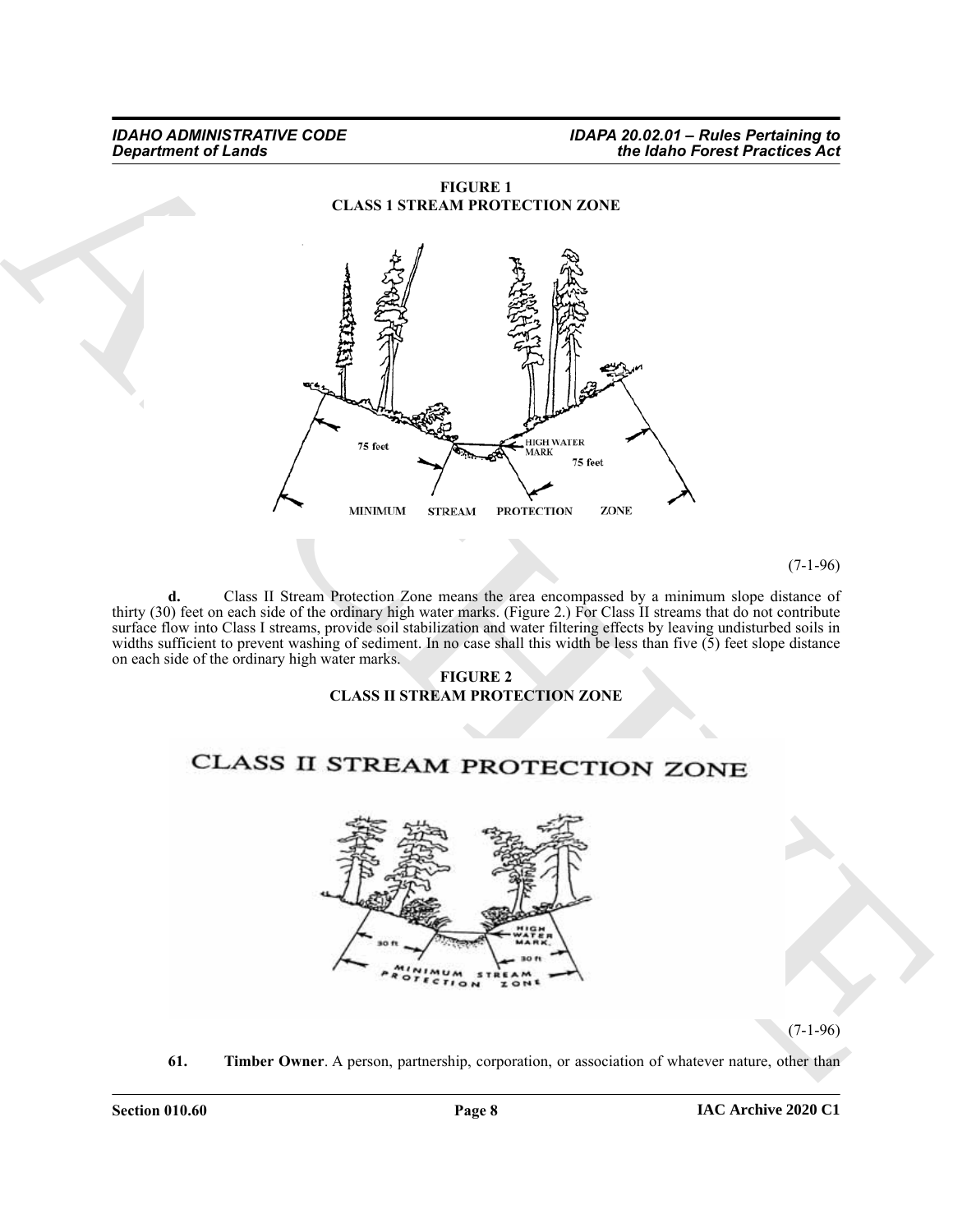<span id="page-8-2"></span>the landowner, that holds an ownership interest in forest tree species on forest land. (10-14-75)

**62. Time of Year of Forest Practice**. Those combinations of months during which time the forest practice is taking place. Points assigned are: October through December - two (2) points; August through September - four (4) points; January through April - seven (7) points; May through July - ten (10) points. (1-24-78) - four  $(4)$  points; January through April - seven  $(7)$  points; May through July - ten  $(10)$  points.

#### <span id="page-8-0"></span>**011. -- 019. (RESERVED)**

#### <span id="page-8-3"></span><span id="page-8-1"></span>**020. GENERAL RULES.**

<span id="page-8-4"></span>**01. Compliance**. Practices contained within a rule shall be complied with to accomplish the purpose to e rule is related. (8-13-85) which the rule is related.

If conditions of sites or activities require the application of practices which differ from those prescribed by the rules, the operator shall obtain a variance according to the following procedure: (8-13-85)

i. The operator shall submit a request for variance to the department in writing. The request shall include a description of the site and particular conditions which necessitate a variance, and a description of proposed practices which, if applied, will result in a violation of the rules. (8-13-85)

ii. Within fourteen (14) calendar days the department shall evaluate the request and notify the operator in writing of the determination to allow or disallow the variance request.

All practices authorized under this procedure shall provide for equivalent or better results over the long term than the rules which are superseded to insure site productivity, water quality and fish and wildlife habitat. A variance can be applied only at approved sites. variance can be applied only at approved sites.

**b.** Practices shall also be in compliance with the Stream Channel Alteration Act (Title 42, Chapter 38, Idaho Code), Idaho Water Quality Standards and Waste Water Treatment Requirements (Title 39, Chapter l, Idaho Code), the Idaho Pesticide Law (Title 22, Chapter 34, Idaho Code), and the Hazardous Waste Management Act of 1983 (Title 39, Chapter 44, Idaho Code), and rules and regulations pursuant thereto. (8-13-85) 1983 (Title 39, Chapter 44, Idaho Code), and rules and regulations pursuant thereto.

**Department of Leads were very set of the set of the set of the set of the set of the set of the set of the set of the set of the set of the set of the set of the set of the set of the set of the set of the set of the set c.** Water may be diverted from a stream and used at any time to carry out Idaho forest practices and for forest road dust abatement, provided that: 1) The total daily volume diverted is no greater than two-tenths (0.2) acre-feet (65,170 gallons) from a single stream; and 2) The rate of diversion shall never exceed twenty-five (25) percent of the rate of flow then available in the stream at the point of diversion for these purposes. (5-8-09)

No person shall, under this Section 020, divert water from an irrigation canal, irrigation reservoir, or other irrigation facility while water is lawfully diverted, stored, captured, conveyed, used or otherwise physically controlled by an irrigation, irrigation district or canal company. (5-8-09) controlled by an irrigator, irrigation district or canal company.

ii. If water is to be diverted from a stream within a water district, or from a stream from which an irrigation delivery entity diverts water, a person diverting water shall give notice to the watermaster of the intent to divert water for the purposes as authorized herein. (5-8-09)

iii. Water diversion intakes used for diversions under Subsection 020.01 shall be screened with a maximum screen mesh size as follows: 1) fish-bearing Class I streams: 3/32 inch, and 2) all other streams: 1/4 inch. (5-8-09)

**d.** Any alternative conservation measure having received a favorable Biological Opinion or Incidental Take Permit from the National Marine Fisheries Service or US Fish and Wildlife Service will be considered as complying with these rules. (4-4-13)

<span id="page-8-5"></span>**02. Conversion of Forest Lands**. Conversions require a notification be filed, and compliance with all rules except those relating to reforestation. On converted parcels larger than one (1) acre, plant acceptable vegetative cover sufficient to maintain soil productivity and minimize erosion. Cover shall be established within one (1) year of completion of the forest practice except that the director may grant an extension of time if weather or other conditions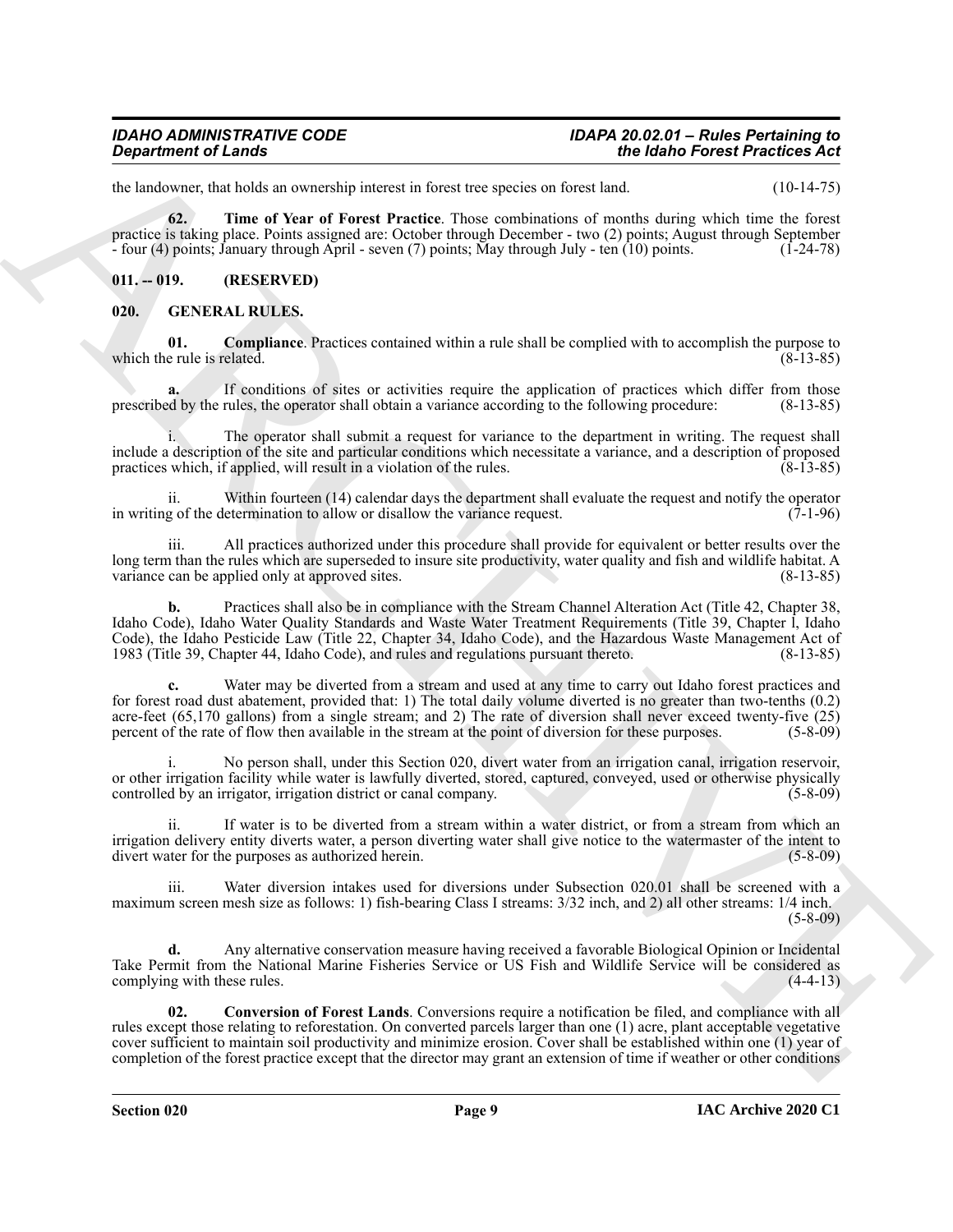interfere. Within three (3) years of completion of the forest practice, the director shall determine if the conversion has been accomplished by: (7-1-96) been accomplished by:

**a.** The presence or absence of improvements necessary for use of land for its intended purpose;  $(7-1-96)$ 

<span id="page-9-0"></span>**b.** Evidence of actual use of the land for the intended purpose. (10-14-75)

**c.** If the conversion has not been accomplished within three (3) years of the completion of harvest, supplemental reforestation Subsection 050.06 applies. (7-1-96)

**03. Annual Review and Consultation**. The director shall, at least once each year, meet with other state agencies and the Forest Practices Advisory Committee and review recommendations for amendments to rules, new rules, or repeal of rules. He shall then report to the board a summary of such meeting or meetings, together with recommendations for amendments to rules, new rules, or repeal of rules. (10-14-75)

<span id="page-9-1"></span>**04. Consultation**. The director shall consult with other state agencies and departments concerned with the management of forest environment where expertise from such agencies or departments is desirable or necessary.  $(10-14-75)$ 

**a.** The Idaho Water Quality Standards and Wastewater Treatment Requirements, IDAPA 58.01.02, (Title 39, Chapter 1, Idaho Code) reference the Forest Practice Rules as approved best management practices and describe a procedure of modifying the practices based on monitoring and surveillance. The director shall review petitions from Idaho Department of Environmental Quality for changes or additions to the rules according to Administrative Procedures Act (Title 67, Chapter 52, Idaho Code) and make recommendations for modification to the Board of Land Commissioners.

#### <span id="page-9-2"></span>**05. Notification of Forest Practice**. (10-14-75)

**a.** Before commencing a forest practice or a conversion of forest lands the department shall be notified as required in Paragraph 020.05.b. The notice shall be given by the operator. However, the timber owner or landowner satisfies the responsibility of the operator under this Subsection. When more than one forest practice is to be conducted in relation to harvesting of forest tree species, one notice including each forest practice to be conducted shall be filed with the department. (5-8-09)

**Since the control of the state of the state of the state of the state of the state of the state of the state of the state of the state of the state of the state of the state of the state of the state of the state of the b.** The notification required by Paragraph 020.05.a. shall be on forms prescribed and provided by the department and shall include the name and address of the operator, timber owner, and landowner; the legal description of the area in which the forest practice is to be conducted; whether the forest practice borders an outstanding resource water and other information the department considers necessary for the administration of the rules adopted by the board under Section 38-1304, Idaho Code. All notifications must be formally accepted by the department before any forest practice may begin. Promptly upon formal acceptance of the notice but not more than fourteen (14) calendar days from formal acceptance of the notice, the department shall mail a copy of the notice to whichever of the operator, timber owner, or landowner that did not submit the notification. The department shall make available to the operator, timber owner, and landowner a copy of the rules. (7-1-96) make available to the operator, timber owner, and landowner a copy of the rules.

**c.** An operator, timber owner, or landowner, whichever filed the original notification, shall notify the department of any subsequent change in the information contained in the notice within thirty (30) calendar days of the change. Promptly upon receipt of notice of change, but not to exceed fourteen (14) calendar days from receipt of notice, the department shall mail a copy of the notice to whichever of the operator, timber owner, or landowner that did not submit the notice of change. did not submit the notice of change.

The notification is valid for the same period as set forth in the certificate of compliance under Section 38-122, Idaho Code. At the expiration of the notification, if the forest practice is continuing, the notification shall be renewed using the same procedures provided for in this section. (4-21-92)

**e.** If the notification required by Paragraph 020.05.a. of this section indicates that at the expiration of the notification that the forest practice will be continuing, the operator, timber owner, or landowner, at least thirty (30)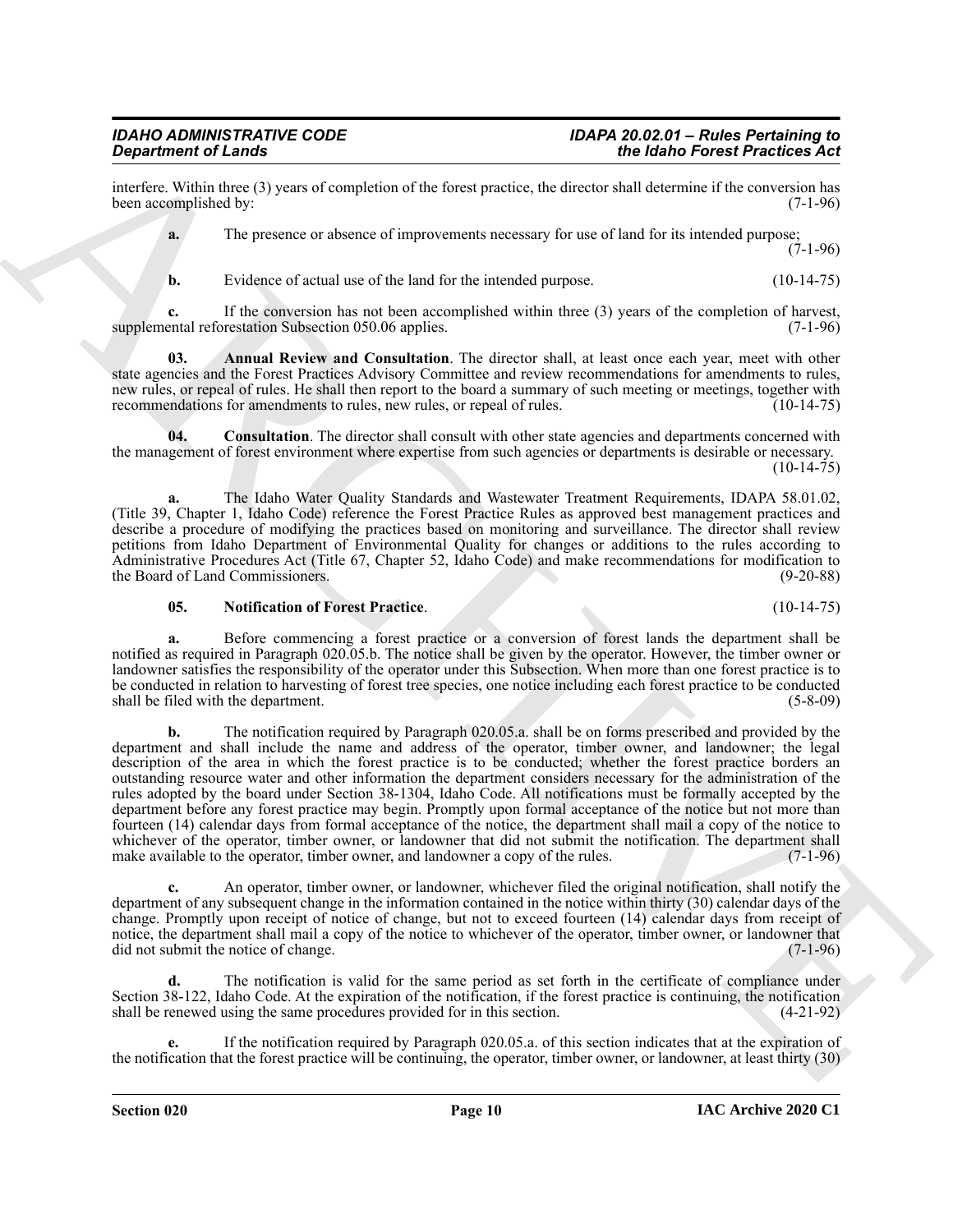calendar days prior to the expiration of the notification, shall notify the department and obtain a renewal of the notification. Promptly upon receipt of the request for renewal, but not to exceed fourteen (14) calendar days from receipt of the request, the department shall mail a copy of the renewed notification to whichever of the operator, timber owner, or landowner that did not submit the request for renewal. (7-1-96)

<span id="page-10-4"></span>**06. Notification Exception**. A notification of Forest Practice is required except for: (7-1-98)

**a.** Routine road maintenance, recreational uses, grazing by domestic livestock, cone picking, culture and harvest of Christmas trees on lands used solely for the production of Christmas trees, or harvesting of other minor forest products. (10-14-75)

<span id="page-10-3"></span>**b.** Non-commercial cutting and removal of forest tree species by a person for his own personal use.  $(10-14-75)$ 

Clearing forest land for conversion to surface mining or dredge and placer mining operations under<br>1 or dredge mining permit. (9-20-88) a reclamation plan or dredge mining permit.

**Strainer of Langelin strainers** and the mathematic method and probabilities the Mathematic method and the mathematic method in the mathematic method in the mathematic method in the mathematic method in the mathematic met **07. Emergency Forest Practices**. No prior notification shall be required for emergency forest practices necessitated by and commenced during or immediately after a fire, flood, windthrow, earthquake, or other catastrophic event. Within forty-eight (48) hours after commencement of such practice, the operator, timber owner, or landowner shall notify the director with an explanation of why emergency action was necessary. Such emergency forest practices are subject to the rules herein, except that the operator, timber owner, or landowner may take any reasonable action to minimize damage to forest lands, timber, or public resource from the direct or indirect effects of the catastrophic event. (7-1-96)

<span id="page-10-2"></span>**08. Duty of Purchaser**. The initial purchaser of forest tree species which have been harvested from forest lands shall, before making such purchase or contract to purchase or accepting delivery of the same, receive and keep on file a copy of the notice required by Section 38-1306, Idaho Code relating to the harvesting practice for which the forest tree species are being acquired by the initial purchaser. Such notice shall be available for inspection upon request by the department at all reasonable times.  $(7-1-96)$ upon request by the department at all reasonable times.

<span id="page-10-6"></span>**09. State Divided into Regions**. For the purpose of administering this Act, the State is divided into two (2) forest regions: one (1) north of the Salmon River and one (1) south of the Salmon River. (7-1-96)

<span id="page-10-5"></span>**10. Regions Divided into Forest Habitat Types**. For the purpose of further refining the on-the-ground ration of the Act, the forest regions can be divided into Habitat Types. (7-1-96) administration of the Act, the forest regions can be divided into Habitat Types.

### <span id="page-10-0"></span>**021. -- 029. (RESERVED)**

### <span id="page-10-7"></span><span id="page-10-1"></span>**030. TIMBER HARVESTING.**

<span id="page-10-8"></span>**01. Purpose**. Harvesting of forest tree species is a part of forest management by which wood for human use is obtained and by which forests are established and tended. It is recognized that during harvesting operations there will be a temporary disturbance to the forest environment. It is the purpose of these rules to establish minimum standards for forest practices that will maintain the productivity of the forest land and minimize soil and debris entering streams and protect wildlife and fish habitat. (10-14-75) debris entering streams and protect wildlife and fish habitat.

<span id="page-10-9"></span>**Quality of Residual Stocking**. Reforestation is required if harvesting reduces stocking of elow minimums of Subsection 050.04. acceptable trees below minimums of Subsection 050.04.

<span id="page-10-10"></span>**03. Soil Protection**. Select for each harvesting operation the logging method and type of equipment adapted to the given slope, landscape and soil properties in order to minimize soil erosion. (8-13-85)

**a.** An operation that uses ground-based equipment shall not be conducted if it will cause rutting, deep soil disturbance, or accelerated erosion. On slopes exceeding forty-five percent (45%) gradient and which are immediately adjacent to a Class I or II stream, ground-based equipment shall not be used except with an approved variance. Where slopes in the area to be logged exceed forty-five percent (45%) gradient the operator, landowner or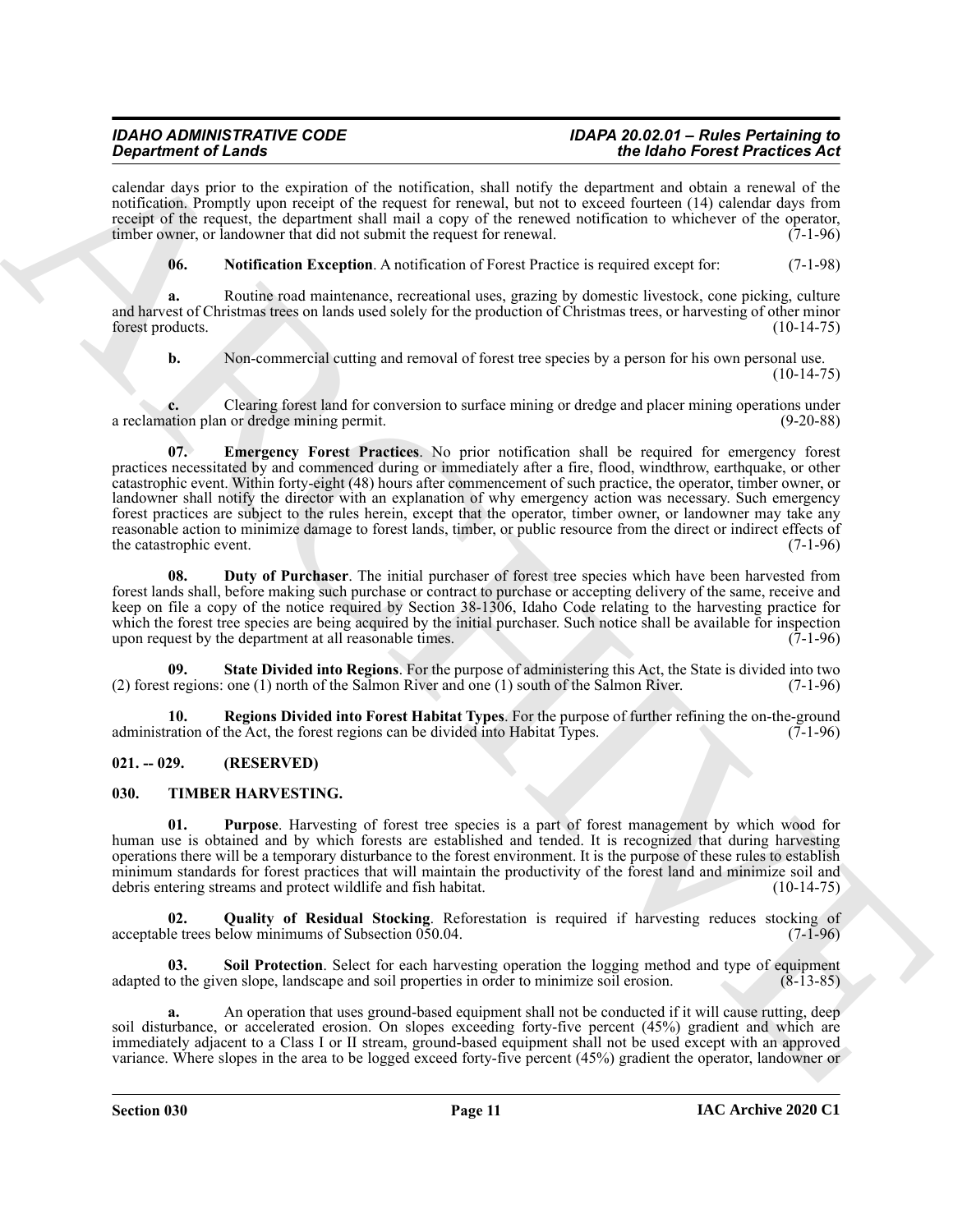timber owner shall notify the department of these steep slopes upon filing the notification as provided for in<br>Subsection 020.05. (4-4-13) Subsection 020.05.

**b.** Limit the grade of constructed skid trails on geologically unstable, saturated, or highly erodible or mpacted soils to a maximum of thirty percent (30%). (7-1-96) easily compacted soils to a maximum of thirty percent (30%).

**c.** In accordance with appropriate silvicultural prescriptions, skid trails shall be kept to the minimum width and number. Tractors used for skidding shall be limited to the size appropriate for the job. (8-13-85) feasible width and number. Tractors used for skidding shall be limited to the size appropriate for the job. (8-13-85)

Uphill cable yarding is preferred. Where downhill yarding is used, reasonable care shall be taken to d of the log to minimize downhill movement of slash and soils. (8-13-85) lift the leading end of the log to minimize downhill movement of slash and soils.

<span id="page-11-1"></span>**04. Location of Landings, Skid Trails, and Fire Trails**. Locate landings, skid trails, and fire trails on stable areas to prevent the risk of material entering streams.

**a.** All new or reconstructed landings, skid trails, and fire trails shall be located on stable areas outside the appropriate stream protection zones. Locate fire and skid trails where sidecasting is held to a minimum.(3-13-90)

<span id="page-11-0"></span>**b.** Minimize the size of a landing to that necessary for safe economical operation. (8-13-85)

**c.** To prevent landslides, fill material used in landing construction shall be free of loose stumps and excessive accumulations of slash. On slopes where sidecasting is necessary, landings shall be stabilized by use of seeding, compaction, riprapping, benching, mulching or other suitable means. (8-13-85) seeding, compaction, riprapping, benching, mulching or other suitable means.

**05. Drainage Systems**. For each landing, skid trail or fire trail a drainage system shall be provided and ed that will control the dispersal of surface water to minimize erosion. (4-21-92) maintained that will control the dispersal of surface water to minimize erosion.

**a.** Stabilize skid trails and fire trails whenever they are subject to erosion, by water barring, cross draining, outsloping, scarifying, seeding or other suitable means. This work shall be kept current to prevent erosion prior to fall and spring runoff. (8-13-85)

**b.** Reshape landings as needed to facilitate drainage prior to fall and spring runoff. Stabilize all landings by establishing ground cover or by some other means within one (1) year after harvesting is completed.

(8-13-85)

<span id="page-11-3"></span>**06. Treatment of Waste Materials**. All debris, overburden, and other waste material associated with harvesting shall be left or placed in such a manner as to prevent their entry by erosion, high water, or other means into streams.  $(10-14-75)$ 

**Signal means of Lemma<br>
Signal means of Lemma<br>
Signal means of Lemma Means where you tiline and the state of the state of the Signal means of the Signal means of the Signal means of the Signal means of the Signal means of a.** Wherever possible trees shall be felled, bucked, and limbed in such a manner that the tree or any part thereof will fall away from any Class I streams. Continuously remove slash that enters Class I streams as a result of harvesting operations. Continuously remove other debris that enters Class I streams as a result of harvesting operations whenever there is a potential for stream blockage or if the stream has the ability for transporting such debris. Place removed material five (5) feet slope distance above the ordinary high water mark. (3-13-90) debris. Place removed material five (5) feet slope distance above the ordinary high water mark.

**b.** Remove slash and other debris that enters Class II streams whenever there is a potential for stream blockage or if the stream has the ability for transporting the debris immediately following skidding and place removed material above the ordinary high water mark or otherwise treat as prescribed by the department. No formal variance is required.

**c.** Deposit waste material from construction or maintenance of landings and skid and fire trails in geologically stable locations outside of the appropriate Stream Protection Zone. (8-13-85)

<span id="page-11-2"></span>**07. Stream Protection**. During and after forest practice operations, stream beds and streamside vegetation shall be protected to leave them in the most natural condition as possible to maintain water quality and aquatic habitat.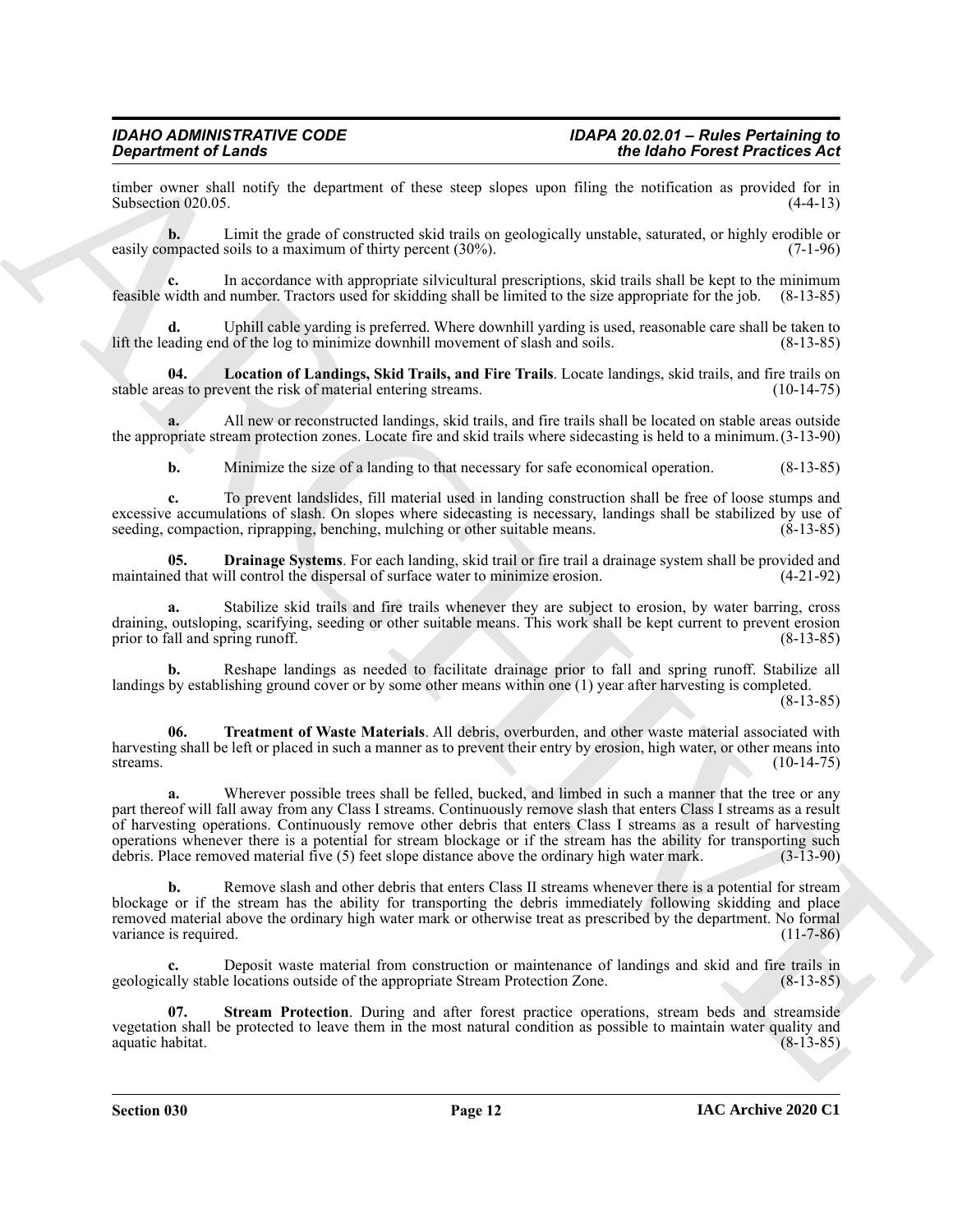| the Idaho Forest Practices Act                                                                                                                                                                                                                                                                                                                                                                                                                                                                                                                                                                                                      |                                |          |          |             |        | <b>Department of Lands</b>                                                                                                                                                                                                                                                                                                                                                                                                                             |
|-------------------------------------------------------------------------------------------------------------------------------------------------------------------------------------------------------------------------------------------------------------------------------------------------------------------------------------------------------------------------------------------------------------------------------------------------------------------------------------------------------------------------------------------------------------------------------------------------------------------------------------|--------------------------------|----------|----------|-------------|--------|--------------------------------------------------------------------------------------------------------------------------------------------------------------------------------------------------------------------------------------------------------------------------------------------------------------------------------------------------------------------------------------------------------------------------------------------------------|
| $(7-1-96)$                                                                                                                                                                                                                                                                                                                                                                                                                                                                                                                                                                                                                          |                                |          |          |             |        | Lakes require an approved site specific riparian management prescription prior to conducting forest<br>a.<br>practices within the stream protection zone.                                                                                                                                                                                                                                                                                              |
| Operations that utilize ground-based equipment that result in logs being skidded or forwarded in or<br>$\mathbf{b}$ .<br>through streams shall not be permitted. When streams must be crossed, adequate temporary structures to carry stream<br>flow shall be installed. Cross the stream at right angles to its channel if at all possible. (Construction of hydraulic<br>structures in stream channels is regulated by the Stream Channel Protection Act - Title 42, Chapter 38, Idaho Code).<br>Remove all temporary crossings immediately after use and, where applicable, water bar the ends of the skid trails.<br>$(4-4-13)$ |                                |          |          |             |        |                                                                                                                                                                                                                                                                                                                                                                                                                                                        |
| $(7-1-96)$                                                                                                                                                                                                                                                                                                                                                                                                                                                                                                                                                                                                                          |                                |          |          |             |        | Operation of ground based equipment shall not be allowed within the Stream Protection Zone<br>c.<br>except at approaches to stream crossings.                                                                                                                                                                                                                                                                                                          |
| $(8-13-85)$                                                                                                                                                                                                                                                                                                                                                                                                                                                                                                                                                                                                                         |                                |          |          |             |        | $\mathbf{d}$ .<br>When cable yarding is necessary, across or inside the Stream Protection Zones it shall be done in<br>such a manner as to minimize stream bank vegetation and channel disturbance.                                                                                                                                                                                                                                                    |
| $(7-1-96)$                                                                                                                                                                                                                                                                                                                                                                                                                                                                                                                                                                                                                          |                                |          |          |             |        | Provide for large organic debris (LOD), shading, soil stabilization, wildlife cover and water<br>filtering effects of vegetation along streams.                                                                                                                                                                                                                                                                                                        |
| $(3-20-14)$                                                                                                                                                                                                                                                                                                                                                                                                                                                                                                                                                                                                                         |                                |          |          |             |        | Leave shrubs, grasses, and rocks wherever they afford shade over a stream or maintain the integrity<br>of the soil near a stream.                                                                                                                                                                                                                                                                                                                      |
| $(3-20-14)$                                                                                                                                                                                                                                                                                                                                                                                                                                                                                                                                                                                                                         |                                |          |          |             |        | Adjacent to all Class I streams, to maintain and enhance shade and large woody debris recruitment,<br>ii.<br>landowners must comply with one of the two following options defining tree retention. The Relative Stocking per<br>acre (RS) referenced in the options is calculated according to the relative-stocking-contribution table in Subparagraph<br>030.07.e.ii.                                                                                |
| $(3-20-14)$                                                                                                                                                                                                                                                                                                                                                                                                                                                                                                                                                                                                                         |                                |          |          |             |        | Option 1: Within twenty-five (25) feet from the ordinary high water mark on each side of the<br>(1)<br>stream, live conifers and hardwoods will be retained to maintain a minimum relative stocking per acre of sixty (60). A<br>relative stocking per acre of thirty (30) must be retained in the stream protection zone between twenty-five (25) feet<br>and seventy-five $(75)$ feet from the ordinary high water mark on both sides of the stream. |
| $(3-20-14)$                                                                                                                                                                                                                                                                                                                                                                                                                                                                                                                                                                                                                         |                                |          |          |             |        | Option 2: Within fifty (50) feet from the ordinary high water mark on each side of a stream, live<br>(2)<br>conifers and hardwoods will be retained to maintain a minimum relative stocking per acre of sixty (60). A relative<br>stocking per acre of ten $(10)$ must be retained in the stream protection zone between fifty $(50)$ feet and seventy-five<br>(75) feet from the ordinary high water mark on both sides of the stream.                |
| $(3-20-14)$                                                                                                                                                                                                                                                                                                                                                                                                                                                                                                                                                                                                                         |                                |          |          |             |        | Only one (1) option may be implemented within the stream protection zones of a harvesting unit<br>(3)<br>covered by a single notification. Landowners are strongly encouraged to retain all trees immediately adjacent to the<br>stream.                                                                                                                                                                                                               |
| Per Tree Contribution to Relative Stocking by Diameter Class                                                                                                                                                                                                                                                                                                                                                                                                                                                                                                                                                                        |                                |          |          |             |        |                                                                                                                                                                                                                                                                                                                                                                                                                                                        |
|                                                                                                                                                                                                                                                                                                                                                                                                                                                                                                                                                                                                                                     | Diameter Class (DBH in inches) |          |          |             |        | <b>Forest Type</b>                                                                                                                                                                                                                                                                                                                                                                                                                                     |
| 24-27.9"<br>28-31.9"                                                                                                                                                                                                                                                                                                                                                                                                                                                                                                                                                                                                                | 20-23.9"                       | 16-19.9" | 12-15.9" | $8 - 11.9"$ | 4-7.9" |                                                                                                                                                                                                                                                                                                                                                                                                                                                        |
| 0.878<br>1.088                                                                                                                                                                                                                                                                                                                                                                                                                                                                                                                                                                                                                      | 0.683                          | 0.506    | 0.347    | 0.209       | 0.097  | NIGF (North Idaho Grand Fir)                                                                                                                                                                                                                                                                                                                                                                                                                           |
| 1.024<br>1.27                                                                                                                                                                                                                                                                                                                                                                                                                                                                                                                                                                                                                       | 0.797                          | 0.59     | 0.405    | 0.244       | 0.113  | CIGF (Central Idaho Grand Fir)                                                                                                                                                                                                                                                                                                                                                                                                                         |
| 1.524<br>1.229                                                                                                                                                                                                                                                                                                                                                                                                                                                                                                                                                                                                                      | 0.957                          | 0.708    | 0.486    | 0.293       | 0.136  | SIGF (Southern Idaho Grand Fir)                                                                                                                                                                                                                                                                                                                                                                                                                        |
|                                                                                                                                                                                                                                                                                                                                                                                                                                                                                                                                                                                                                                     | 0.87                           | 0.644    | 0.442    | 0.267       | 0.123  | WHSF (Western Hemlock-Subalpine Fir)                                                                                                                                                                                                                                                                                                                                                                                                                   |
| 1.117<br>1.385                                                                                                                                                                                                                                                                                                                                                                                                                                                                                                                                                                                                                      |                                |          |          |             |        |                                                                                                                                                                                                                                                                                                                                                                                                                                                        |

 $(3-20-14)$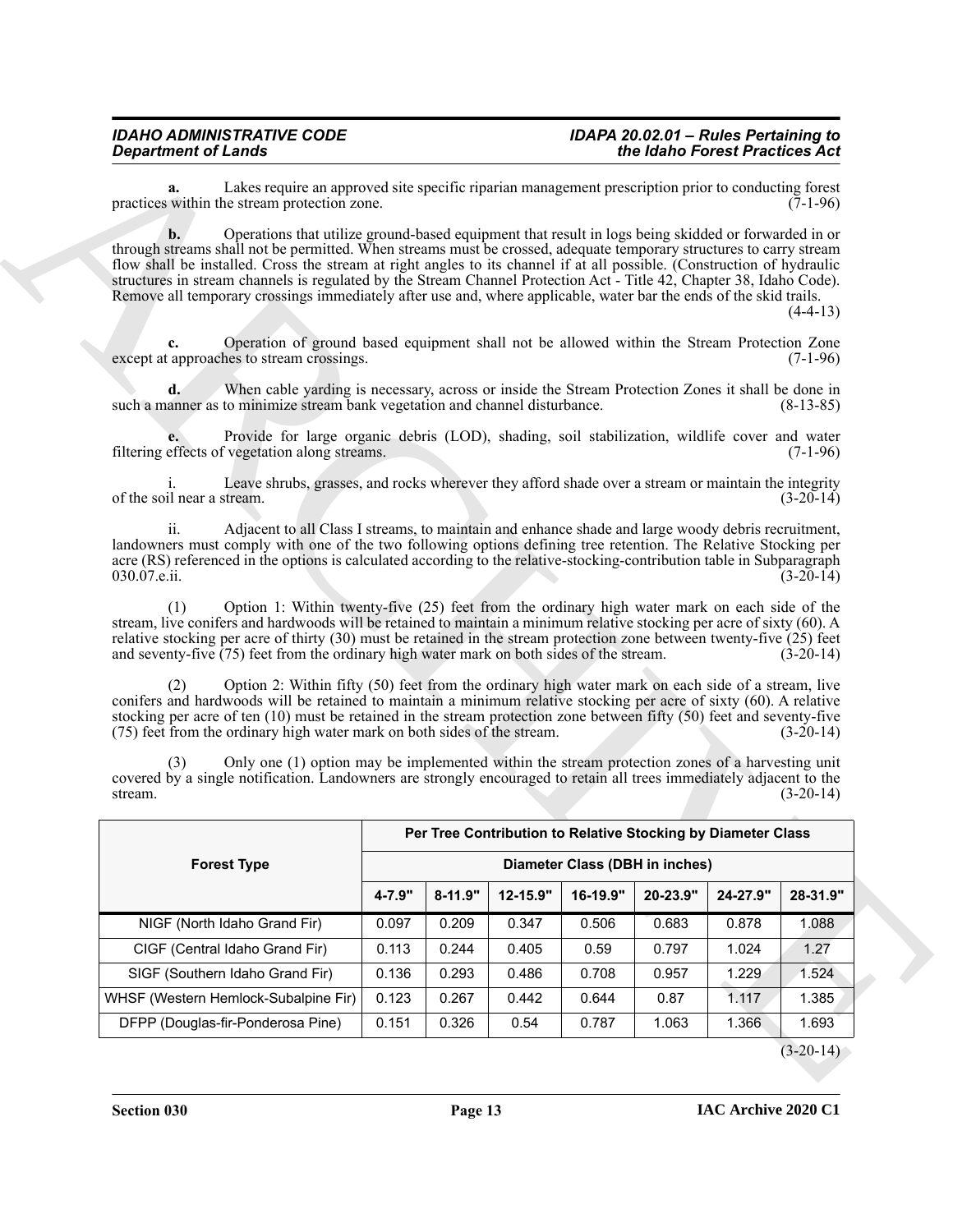To protect filtering and shade effects of streamside vegetation adjacent to all Class II streams following harvesting and hazard management activities, live trees will be retained or new trees established within thirty (30) feet on each side of the streams ordinary high water mark to comply with the minimum stocking standards expressed in Subsection 050.04. (3-20-14)

iv. During harvesting, carefully remove timber from the Stream Protection Zone in such a way that large organic debris, shading and filtering effects are maintained and protected. When portions of felled trees fall into or over a Class I stream, leave the portion consistent with the LOD definition of Subsection 010.35. (4-11-06)

When harvesting portions of trees that have fallen naturally into or over a Class I stream, leave the portion(s) over the stream consistent with the LOD definition of Subsection 010.35. Leaving the section with the root ball attached is preferred. (4-11-06) ball attached is preferred.

vi. During harvesting operations, portions of felled or bucked trees not meeting the LOD definition shall be removed, consistent with the slash removal requirements of Subsection 030.06. (4-11-06)

**Equiries of Lands<br>
Consider the Color State of Active Manuschi variables where the Addition of the Color State of Active<br>
16. The results of the transmitted where the color State of Active Manuschi variables where the Ma** vii. To obtain a variance from the standing tree and shade requirements, the operator must develop a site specific riparian management prescription and submit it to the department for approval. The prescription should consider stream characteristics and the need for large organic debris, stream shading and wildlife cover which will achieve the objective of these rules. (4-11-06)

viii. Stream width shall be measured as average between ordinary high water marks. (3-13-90)

**f.** Direct ignition of prescribed burns will be limited to hand piles within stream protection zones (SPZ), all other direct ignitions shall occur outside of SPZs, so a backing (cooler) fire will more likely occur within the SPZ.  $(4-11-06)$ 

<span id="page-13-3"></span>i. Hand piles shall be at least five (5) feet from the ordinary high water-mark of streams. (4-11-06)

ii. No mechanical piling of slash or natural forest fuels is allowed in a SPZ (an exception is filter windrows for erosion control which shall not be ignited. (4-11-06)

**08. Maintenance of Productivity and Related Values**. Harvesting practices will first be designed to assure the continuous growing and harvesting of forest tree species by suitable economic means and also to protect soil, air, water, and wildlife resources. (10-14-75) soil, air, water, and wildlife resources.

**a.** Where major scenic attractions, highways, recreation areas or other high-use areas are located within or traverse forest land, give special consideration to scenic values by prompt cleanup and regeneration.

 $(10-14-75)$ 

**b.** Give special consideration to preserving any critical aquatic or wildlife habitat, including snags, especially within stream protection zones. Wherever practical, preserve fruit, nut, and berry producing trees and  $\mathsf{shrubs.}$  (4-4-13)

**c.** Avoid conducting operations along or through bogs, swamps, wet meadows, springs, seeps, wet draws or other locations where the presence of water is indicated by associated vegetation; temporary crossings can be used as referred to in Paragraph 030.07.b. Protect soil and vegetation from disturbance which would cause adverse affects on water quality, quantity and wildlife and aquatic habitat. (4-4-13)

**d.** Harvesting operations within a single ownership, in which essentially all trees have been removed in one operation, shall be planned so that adequate wildlife escape cover (e.g. topography, vegetation, stream protection zones, etc.) is available within one-quarter  $(\frac{1}{4})$  mile. (4-4-13)

### <span id="page-13-1"></span><span id="page-13-0"></span>**031. CUMULATIVE WATERSHED EFFECTS.**

<span id="page-13-2"></span>**01. Purpose**. In accordance with Section 38-1305(8), Idaho Code, the department has developed methods for controlling cumulative watershed effects (CWE). The methods and procedures are described in the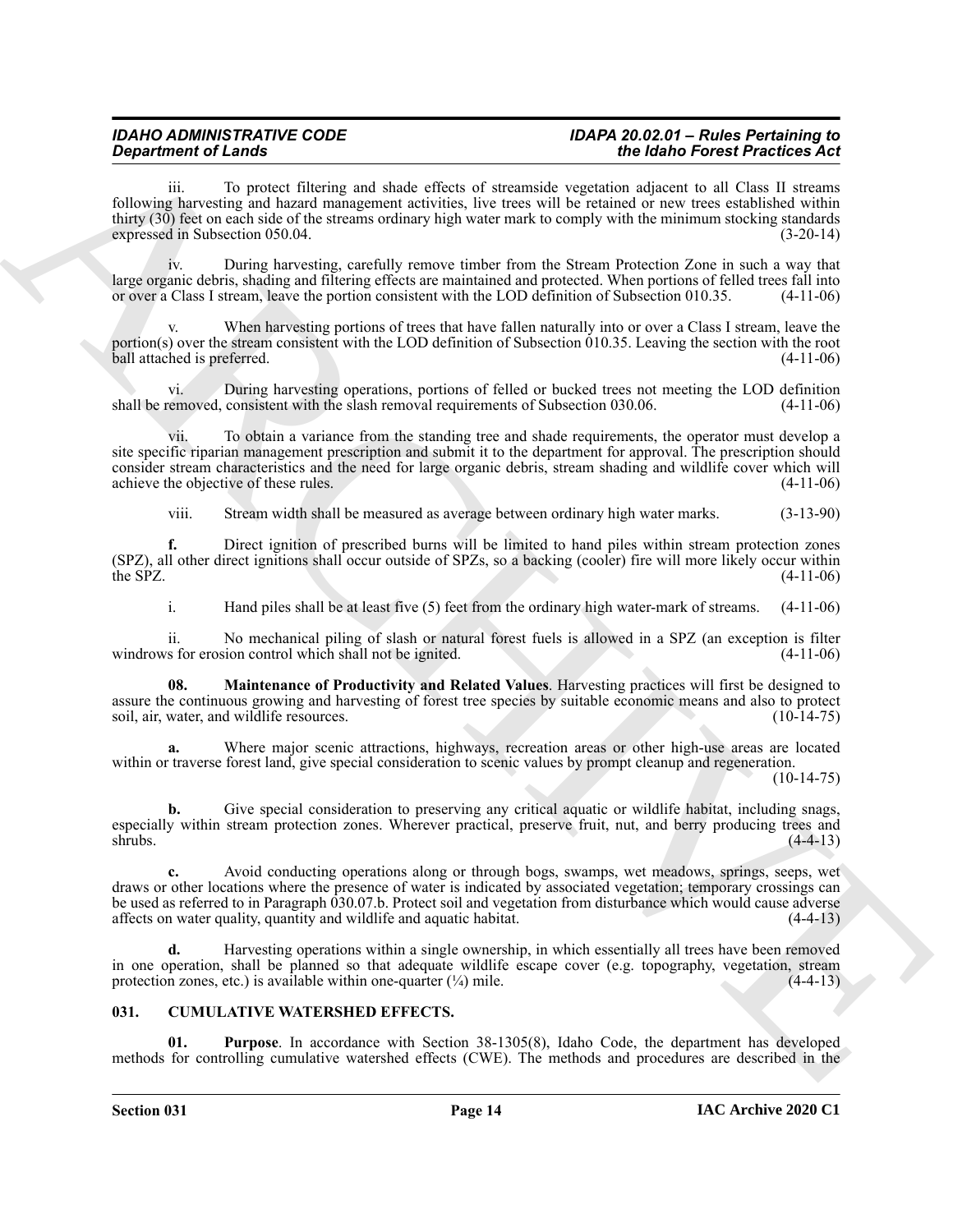department manual entitled "Forest Practices Cumulative Watershed Effects Process for Idaho." Proper application of this process will help ensure watersheds are managed to protect water quality so that beneficial uses are supported.<br>This rule describes how the process is to be implemented on forest land. (7-1-98) This rule describes how the process is to be implemented on forest land.

#### <span id="page-14-2"></span>**02. Process Application**. (7-1-98)

**a.** Application of the CWE process and any resulting site-specific BMPs are encouraged but not mandatory. (7-1-98) mandatory. (7-1-98)

**Significant of Lineary Constitution**, the specifical state of the **Main Constitution** of the specifical state of the **CONSTITUTION** of the specifical state of the specifical state of the specifical state of the specifica **b.** The process may be initiated by either the department, a watershed advisory group (WAG), or an individual landowner or group of landowners that collectively own at least twenty-five percent (25%) of the forested land in a watershed. In any case, a reasonable effort will be made to notify forest landowners within the watershed, and the landowners will be given the opportunity to participate in the process. (7-1-98) and the landowners will be given the opportunity to participate in the process.

<span id="page-14-3"></span>**c.** The department shall be notified prior to the initiation of the CWE process. (7-1-98)

**d.** The department will review and approve the watershed assessment and CWE site-specific BMPs liance with the Forest Practices Act. (7-1-98) for compliance with the Forest Practices Act.

**03.** Site-Specific BMP Implementation. Approved CWE site-specific BMPs are encouraged and on a voluntary basis. (7-1-98) applied on a voluntary basis.

<span id="page-14-4"></span>**04. Site-Specific BMPs on Former Stream Segments of Concern**. Practices approved by the department from 1989 through 1995 under former stream segments of concern rules remain in effect until revised by a CWE analysis, at which point the CWE site-specific BMPs would be mandatory. (7-1-98)

#### <span id="page-14-0"></span>**032. -- 039. (RESERVED)**

#### <span id="page-14-5"></span><span id="page-14-1"></span>**040. ROAD CONSTRUCTION, RECONSTRUCTION AND MAINTENANCE.**

<span id="page-14-6"></span>**01. Purpose**. Provide standards and guidelines for road construction, reconstruction, and maintenance maintain forest productivity, water quality, and fish and wildlife habitat. (4-5-00) that will maintain forest productivity, water quality, and fish and wildlife habitat.

<span id="page-14-7"></span>**02. Road Specifications and Plans**. Road specifications and plans shall be consistent with good safety practices. Plan each road to the minimum use standards adapted to the terrain and soil materials to minimize disturbances and damage to forest productivity, water quality, fish, and wildlife habitat. (4-5-00) disturbances and damage to forest productivity, water quality, fish, and wildlife habitat.

**a.** Plan transportation networks to avoid road construction within stream protection zones, except at les to stream crossings. Leave or reestablish areas of vegetation between roads and streams. (4-5-00) approaches to stream crossings. Leave or reestablish areas of vegetation between roads and streams.

**b.** Roads shall be no wider than necessary to safely accommodate the anticipated use. Minimize cut and fill volumes by aligning the road to fit the natural terrain features as closely as possible. Adequately compact fill material. Dispose of excess material on geologically stable sites. (4-5-00)

**c.** Plan roads to drain naturally by out-sloping or in-sloping with cross-drainage and by grade changes possible. Plan dips, water bars, cross-drainage, or subsurface drainage on roads when necessary. (4-5-00) where possible. Plan dips, water bars, cross-drainage, or subsurface drainage on roads when necessary.

Relief culverts and roadside ditches shall be planned whenever reliance upon natural drainage would not protect the running surface, cut slopes or fill slopes. Plan culvert installations to prevent erosion of the fill by properly sizing, bedding and compacting. Plan drainage structures to achieve minimum direct discharge of sediment into streams. (4-5-00) sediment into streams.

**e.** The following rule applies to installations of new culverts and re-installations during road reconstructions or reinstallations caused by flood or other catastrophic events. Culverts used for temporary crossings are exempt from the fifty (50) year design requirement, but they must be removed immediately after they are no<br>longer needed and before the spring run-off period.  $(4-5-00)$ longer needed and before the spring run-off period.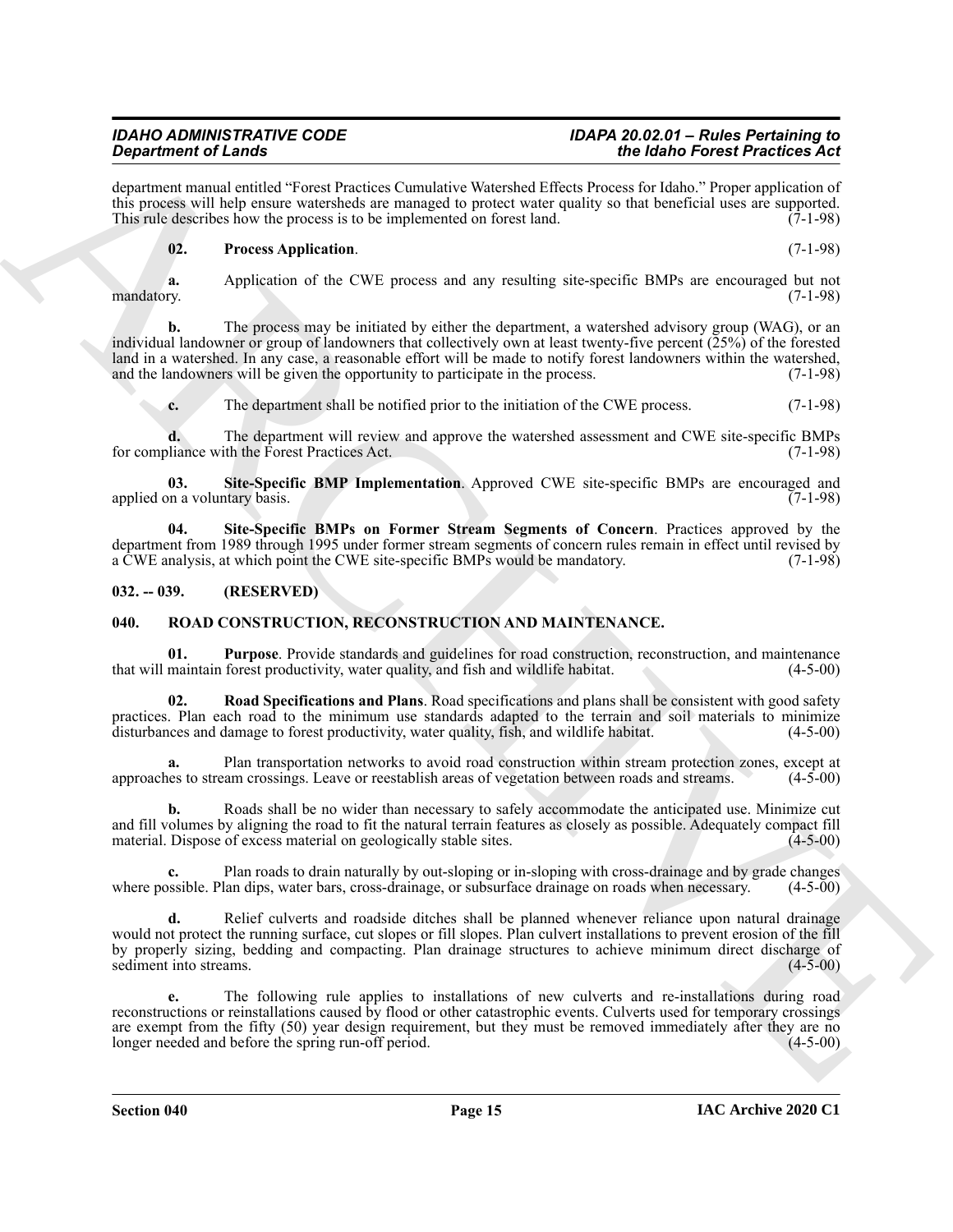| <b>IDAHO ADMINISTRATIVE CODE</b> | IDAPA 20.02.01 - Rules Pertaining to |
|----------------------------------|--------------------------------------|
| <b>Department of Lands</b>       | the Idaho Forest Practices Act       |

#### <span id="page-15-0"></span>**CULVERT SIZING TABLE - I USE FOR NORTH IDAHO AND THE SALMON RIVER DRAINAGE**

|                                                                             | Design culverts for stream crossings to carry the fifty (50) year peak flow using engineering<br>methods acceptable to the department or determine culvert size by using the culvert sizing tables below. The<br>minimum size culvert required for stream crossings shall not be less than eighteen (18) inches in diameter, with the<br>exception of that area of the Snake River drainage upstream from the mouth of the Malad River, including the Bear<br>River basin, where the minimum size shall be fifteen $(15)$ inches.<br><b>CULVERT SIZING TABLE - I</b><br><b>USE FOR NORTH IDAHO AND THE SALMON RIVER DRAINAGE</b> |                                                |
|-----------------------------------------------------------------------------|----------------------------------------------------------------------------------------------------------------------------------------------------------------------------------------------------------------------------------------------------------------------------------------------------------------------------------------------------------------------------------------------------------------------------------------------------------------------------------------------------------------------------------------------------------------------------------------------------------------------------------|------------------------------------------------|
|                                                                             | This culvert sizing table is used for the area of the state north of the Salmon River and within the South Fork Salmon<br>River drainage. It was developed to carry the fifty (50) year peak flow at a headwater-to-diameter ratio of one (1).                                                                                                                                                                                                                                                                                                                                                                                   |                                                |
| <b>Watershed Area</b><br>(acres)                                            | <b>Required Culvert Diameter</b><br>(inches)                                                                                                                                                                                                                                                                                                                                                                                                                                                                                                                                                                                     | <b>Culvert Capacity</b><br>(in cubic feet/sec) |
| less than 32                                                                | 18                                                                                                                                                                                                                                                                                                                                                                                                                                                                                                                                                                                                                               | 6                                              |
| $33 - 74$                                                                   | 24                                                                                                                                                                                                                                                                                                                                                                                                                                                                                                                                                                                                                               | 12                                             |
| $75 - 141$                                                                  | 30                                                                                                                                                                                                                                                                                                                                                                                                                                                                                                                                                                                                                               | 20                                             |
| 142 - 240                                                                   | 36                                                                                                                                                                                                                                                                                                                                                                                                                                                                                                                                                                                                                               | 32                                             |
| 241 - 366                                                                   | 42                                                                                                                                                                                                                                                                                                                                                                                                                                                                                                                                                                                                                               | 46                                             |
| 367 - 546                                                                   | 48                                                                                                                                                                                                                                                                                                                                                                                                                                                                                                                                                                                                                               | 65                                             |
| 547 - 787                                                                   | 54                                                                                                                                                                                                                                                                                                                                                                                                                                                                                                                                                                                                                               | 89                                             |
| 788 - 1027                                                                  | 60                                                                                                                                                                                                                                                                                                                                                                                                                                                                                                                                                                                                                               | 112                                            |
| bridges, mitered culverts, arches, etc.<br><b>Watershed Area</b><br>(acres) | Strongly consider having culverts larger than sixty (60) inches designed, or consider alternative structures, such as<br><b>Required Culvert Diameter</b><br>(inches)                                                                                                                                                                                                                                                                                                                                                                                                                                                            | <b>Culvert Capacity</b><br>(in cubic feet/sec) |
| 1028 - 1354                                                                 | 66                                                                                                                                                                                                                                                                                                                                                                                                                                                                                                                                                                                                                               | 142                                            |
| 1355 - 1736                                                                 | 72                                                                                                                                                                                                                                                                                                                                                                                                                                                                                                                                                                                                                               | 176                                            |
| 1737 - 2731                                                                 | 84                                                                                                                                                                                                                                                                                                                                                                                                                                                                                                                                                                                                                               | 260                                            |
|                                                                             | 96                                                                                                                                                                                                                                                                                                                                                                                                                                                                                                                                                                                                                               | 370                                            |
| 2732 - 4111                                                                 |                                                                                                                                                                                                                                                                                                                                                                                                                                                                                                                                                                                                                                  |                                                |
| 4112 - 5830                                                                 | 108                                                                                                                                                                                                                                                                                                                                                                                                                                                                                                                                                                                                                              | 500                                            |
| 5831 - 8256                                                                 | 120                                                                                                                                                                                                                                                                                                                                                                                                                                                                                                                                                                                                                              | 675                                            |

| <b>Watershed Area</b><br>(acres) | <b>Required Culvert Diameter</b><br>(inches) | <b>Culvert Capacity</b><br>(in cubic feet/sec) |
|----------------------------------|----------------------------------------------|------------------------------------------------|
| 1028 - 1354                      | 66                                           | 142                                            |
| 1355 - 1736                      | 72                                           | 176                                            |
| 1737 - 2731                      | 84                                           | 260                                            |
| 2732 - 4111                      | 96                                           | 370                                            |
| 4112 - 5830                      | 108                                          | 500                                            |
| 5831 - 8256                      | 120                                          | 675                                            |

#### <span id="page-15-1"></span>**CULVERT SIZING TABLE - II USE FOR SOUTH IDAHO**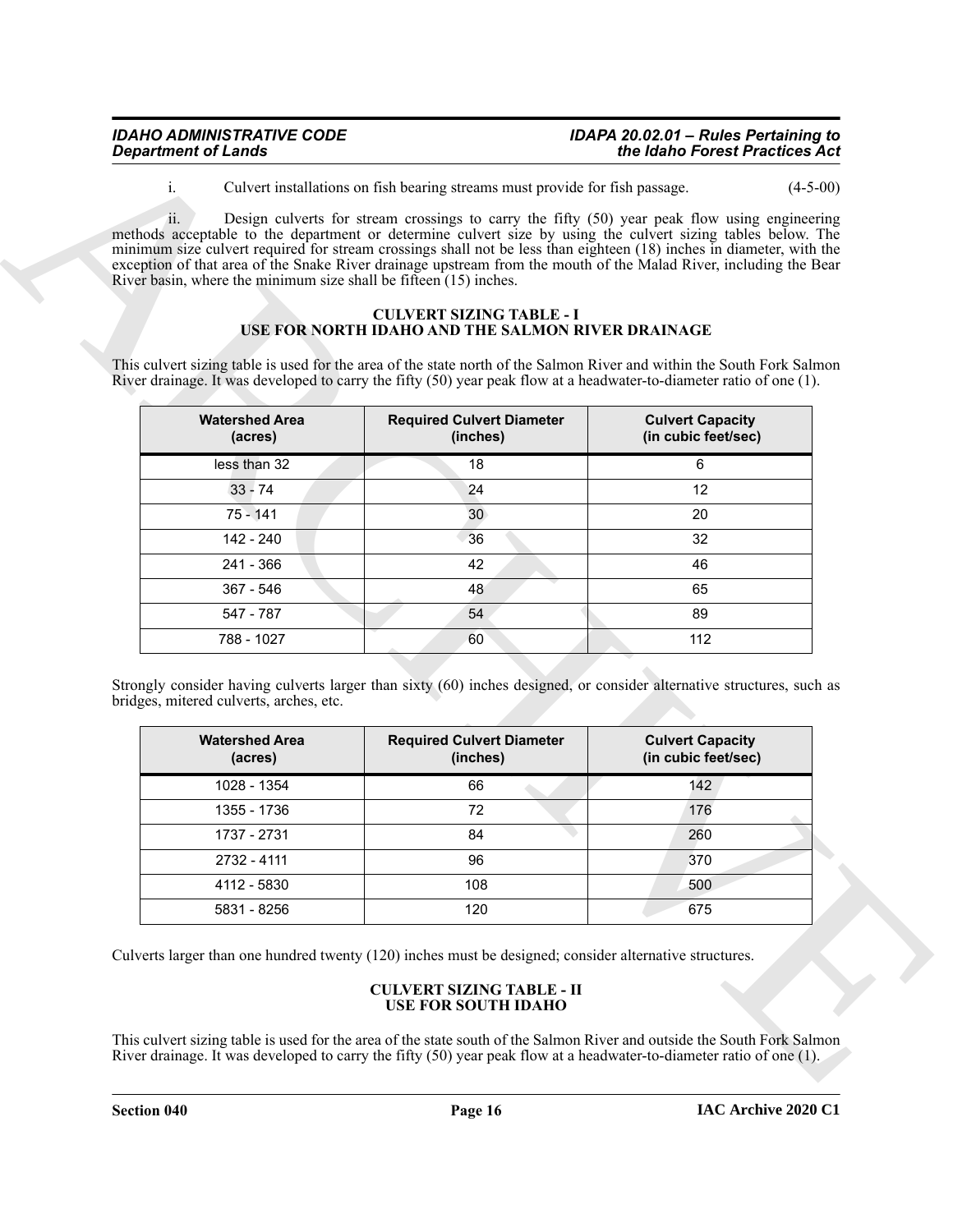| <b>Watershed Area</b><br>(acres)                                                                                                                                                                                                                                | <b>Required Culvert Diameter</b><br>(inches)                                                                                                                                                                                                                                                                                      | <b>Culvert Capacity</b><br>(in cubic feet/sec) |
|-----------------------------------------------------------------------------------------------------------------------------------------------------------------------------------------------------------------------------------------------------------------|-----------------------------------------------------------------------------------------------------------------------------------------------------------------------------------------------------------------------------------------------------------------------------------------------------------------------------------|------------------------------------------------|
| less than 72                                                                                                                                                                                                                                                    | 18#                                                                                                                                                                                                                                                                                                                               | 6                                              |
| 73 - 150                                                                                                                                                                                                                                                        | 24                                                                                                                                                                                                                                                                                                                                | 12                                             |
| $151 - 270$                                                                                                                                                                                                                                                     | 30                                                                                                                                                                                                                                                                                                                                | 20                                             |
| 271 - 460                                                                                                                                                                                                                                                       | 36                                                                                                                                                                                                                                                                                                                                | 32                                             |
| 461 - 720                                                                                                                                                                                                                                                       | 42                                                                                                                                                                                                                                                                                                                                | 46                                             |
| 721 - 1025                                                                                                                                                                                                                                                      | 48                                                                                                                                                                                                                                                                                                                                | 65                                             |
| 1026 - 1450                                                                                                                                                                                                                                                     | 54                                                                                                                                                                                                                                                                                                                                | 89                                             |
| 1451 - 1870                                                                                                                                                                                                                                                     | 60                                                                                                                                                                                                                                                                                                                                | 112                                            |
| 1871 - 2415                                                                                                                                                                                                                                                     | 66                                                                                                                                                                                                                                                                                                                                | 142                                            |
| <b>Watershed Area</b><br>(acres)                                                                                                                                                                                                                                | <b>Required Culvert Diameter</b><br>(inches)                                                                                                                                                                                                                                                                                      | <b>Culvert Capacity</b><br>(in cubic feet/sec) |
|                                                                                                                                                                                                                                                                 |                                                                                                                                                                                                                                                                                                                                   |                                                |
| 2416 - 3355                                                                                                                                                                                                                                                     | 72                                                                                                                                                                                                                                                                                                                                | 176                                            |
| 3356 - 5335                                                                                                                                                                                                                                                     | 84                                                                                                                                                                                                                                                                                                                                | 260                                            |
| 5336 - 7410                                                                                                                                                                                                                                                     | 96                                                                                                                                                                                                                                                                                                                                | 370                                            |
| 7411 - 9565                                                                                                                                                                                                                                                     | 108                                                                                                                                                                                                                                                                                                                               | 500                                            |
| 9566 - 11780                                                                                                                                                                                                                                                    | 120                                                                                                                                                                                                                                                                                                                               | 675                                            |
| Culverts larger than one hundred twenty (120) inches must be designed; consider alternative structures.<br># See exception for southeast Idaho in Subparagraph 040.02.a.ii. of this rule.<br>111.<br>(12) inches in diameter for permanent installations.<br>f. | Relief culverts, and those used for seeps, springs, wet areas, and draws shall not be less than twelve<br>On existing roads that are not reconstructed or damaged by catastrophic events, landowners or<br>operators are encouraged, but not required, to replace or provide mitigation for culverts that do not provide for fish | $(4-5-00)$<br>$(7-1-96)$                       |
| passage in accordance with Subparagraph 040.02.e.i. or cannot carry the fifty (50) year peak flow of Subparagraph<br>$040.02$ .e.ii.                                                                                                                            |                                                                                                                                                                                                                                                                                                                                   | $(4-11-06)$                                    |

| <b>Watershed Area</b><br>(acres) | <b>Required Culvert Diameter</b><br>(inches) | <b>Culvert Capacity</b><br>(in cubic feet/sec) |
|----------------------------------|----------------------------------------------|------------------------------------------------|
| 1871 - 2415                      | 66                                           | 142                                            |
| 2416 - 3355                      | 72.                                          | 176                                            |
| 3356 - 5335                      | 84                                           | 260                                            |
| 5336 - 7410                      | 96                                           | 370                                            |
| 7411 - 9565                      | 108                                          | 500                                            |
| 9566 - 11780                     | 120                                          | 675                                            |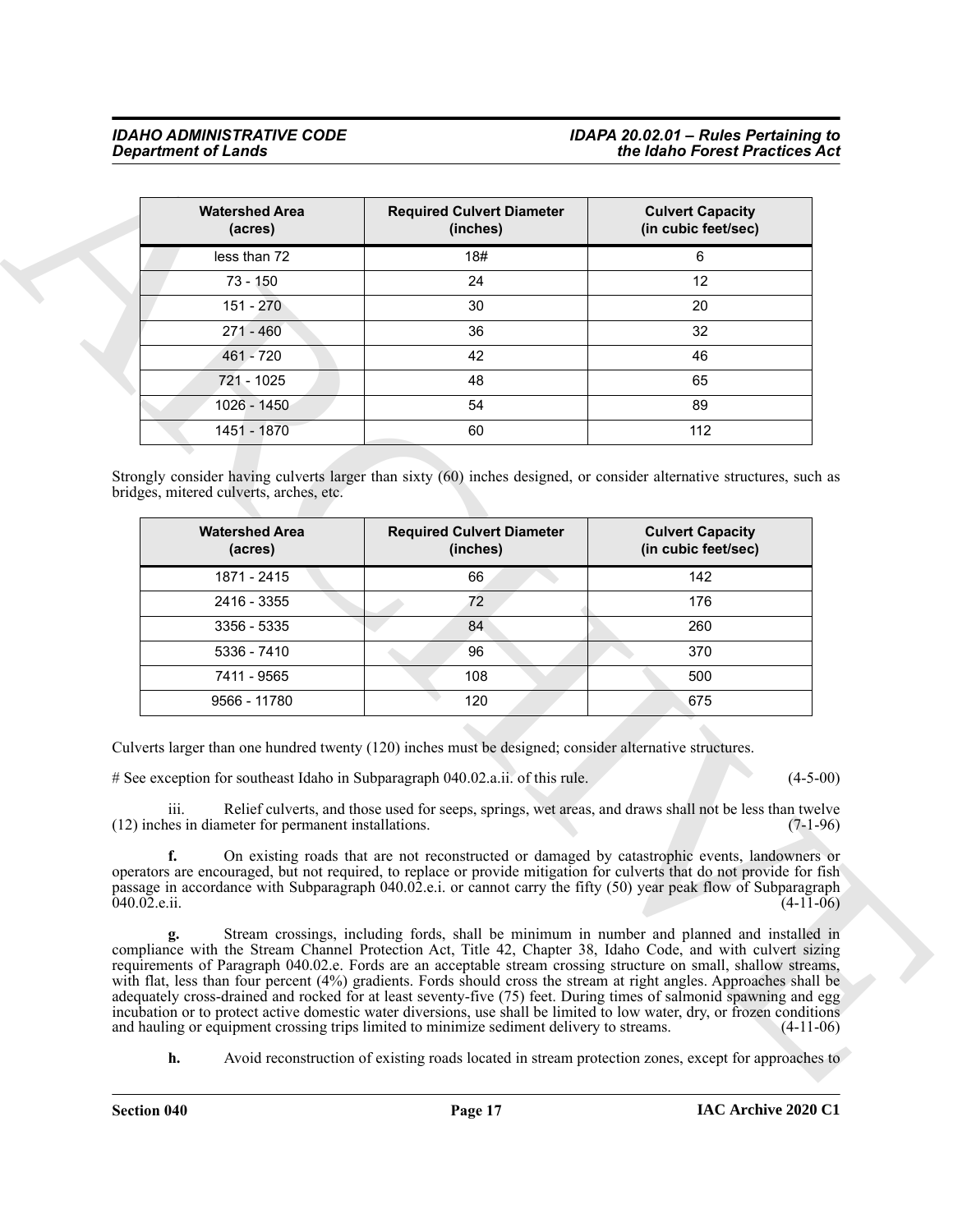#### *IDAHO ADMINISTRATIVE CODE IDAPA 20.02.01 – Rules Pertaining to Department of Lands the Idaho Forest Practices Act*

stream crossings, unless it will result in the least long-term impact on site productivity, water quality, and fish and wildlife habitat. Reconstruction of existing roads in stream protection zones will require a variance. Reusing existing roads in stream protection zones for skidding or landing logs shall require a variance. Reusing existing roads in stream protection zones for hauling fully suspended logs only, where no reconstruction will occur, does not require a variance.  $(4-11-06)$ 

**03.** Road Construction. Construct or reconstruct roads in a manner to prevent debris, overburden, and terial from entering streams. other material from entering streams.

<span id="page-17-0"></span>**a.** Roads shall be constructed in compliance with the planning guidelines of Subsection 040.02.

(7-1-96)

**b.** Clear all debris generated during construction or maintenance which potentially interferes with drainage or water quality. Deposit excess material and slash on geologically stable sites outside the stream protection zones.  $(4-5-00)$ 

**c.** Where exposed material (road surface, cut slopes or fill slopes, borrow pits, waste piles, etc.) is potentially erodible, and where sediments would enter streams, stabilize prior to fall or spring runoff by seeding, compacting, rocking, riprapping, benching, mulching or other suitable means. (4-5-00)

**Experimented Construction** of the local method, the set which the set which the construction of the set of the set of the set of the set of the set of the set of the set of the set of the set of the set of the set of the **d.** In the construction of road fills, compact the material to reduce the entry of water, minimize erosion, and settling of fill material. Minimize the amount of snow, ice, or frozen soil buried in embankments. No significant amount of woody material shall be incorporated into fills. Available slash and debris may be utilized as a filter windrow along the toe of the fill, but must meet the requirements of the Idaho Forestry Act and Fire Hazard Reduction Laws, Title 38, Chapters 1 and 4, Idaho Code. (4-5-00)

**e.** During and following operations on out-sloped roads, retain out-slope drainage and remove berms utside edge except those intentionally constructed for protection of road grade fills. (8-13-85) on the outside edge except those intentionally constructed for protection of road grade fills.

**f.** Provide for drainage of quarries to prevent sediment from entering streams. (8-13-85)

**g.** Construct cross drains and relief culverts to minimize erosion of embankments. Installation of erosion control devices should be concurrent with road construction. Use riprap, vegetative matter, downspouts and similar devices to minimize erosion of the fill. Install drainage structures or cross drain incompleted roads which are subject to erosion prior to fall or spring runoff. Install relief culverts with a minimum grade of one percent (1%).

(4-5-00)

**h.** Earthwork or material hauling shall be postponed during wet periods if, as a result, erodible material would enter streams. (4-5-00)

**i.** Cut slopes shall be reconstructed to minimize sloughing of material into road surfaces or ditchlines. Remove or stabilize material subject to sloughing concurrent with the construction operation. (4-5-00)

Roads constructed on slopes greater than sixty percent (60%) in unstable or erodible soils shall be full benched without fill slope disposal. At stream and draw crossings keep fills to a minimum. A variance is required if a full bench is not used. (4-5-00) if a full bench is not used.

<span id="page-17-1"></span>**Road Maintenance**. Conduct regular preventive maintenance operations to minimize disturbance and damage to forest productivity, water quality, and fish and wildlife habitat. (4-5-00)

**a.** Place all debris or slide material associated with road maintenance in a manner to prevent their entry into streams. (4-5-00)

**b.** Repair slumps, slides, and other erosion sources causing stream sedimentation to minimize t delivery. (4-5-00) sediment delivery.

**c.** Active roads. An active road is a forest road being used for hauling forest products, rock and other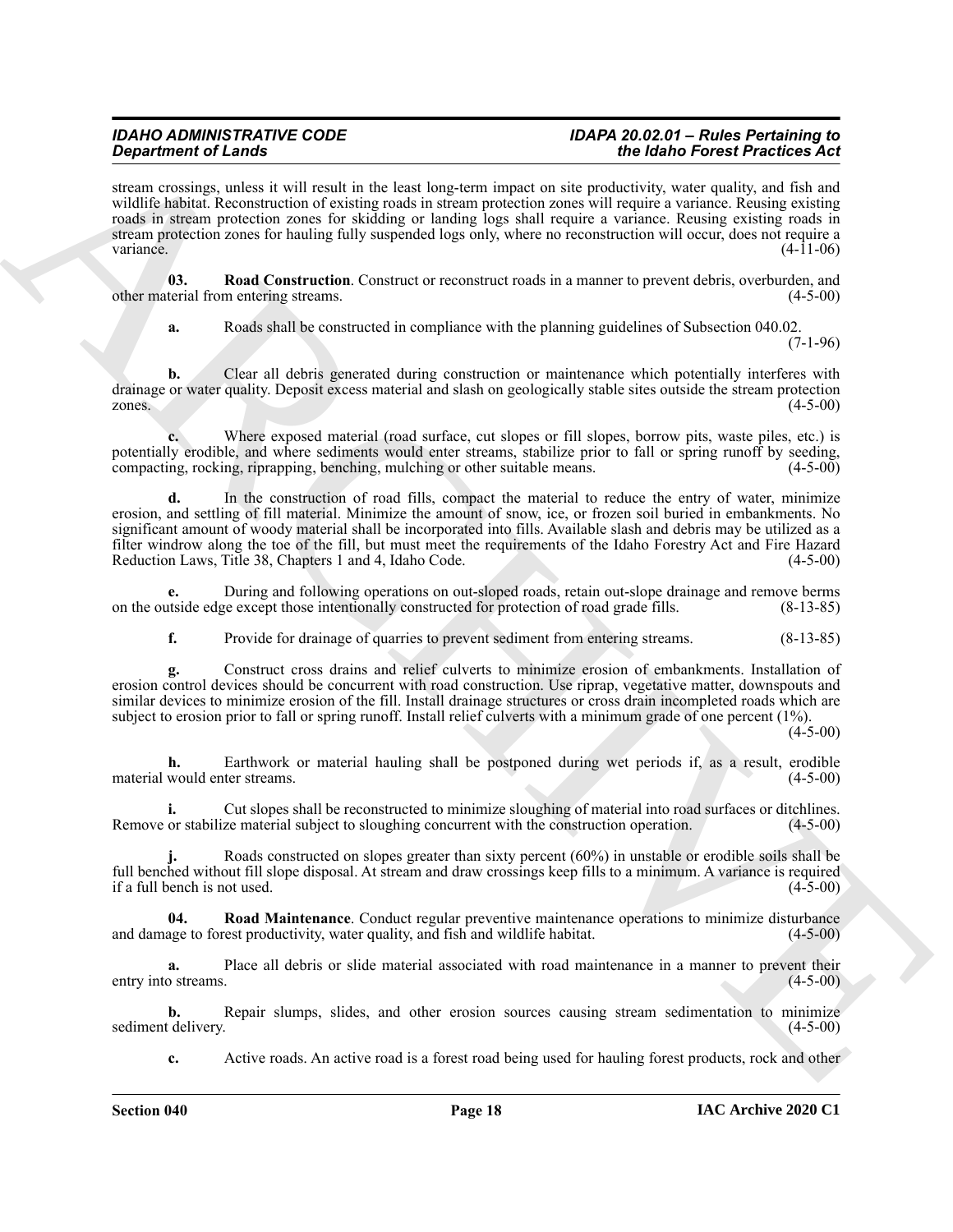road building materials. The following maintenance shall be conducted on such roads. (8-13-85)

i. Culverts and ditches shall be kept functional. (8-13-85)

ii. During and upon completion of seasonal operations, the road surface shall be crowned, out-sloped, in-sloped or cross-ditched, and berms removed from the outside edge except those intentionally constructed for protection of fills.

iii. The road surface shall be maintained as necessary to minimize erosion of the subgrade and to provide proper drainage. (8-13-85)

iv. Hauling shall be postponed during wet periods if necessary to minimize sediment delivery to streams.  $(4-5-00)$ 

v. If road surface stabilizing materials are used, apply them in such a manner as to prevent their entry into streams. (4-5-00)

**Expansion of Lensie \*\*\*\*\*\*\*\*\*** the Main Franchise of the Main Franchise Construction of the Main Franchise Construction (E-13-45)<br>
And the main state of the Main Franchise Construction of the Main Franchise (E-13-45)<br>
an **d.** Incidental Haul Road. An incidental haul road is a multi-use road (residential traffic; its primary purpose is other than forest practices) that has log haul during active harvest activities. Active road maintenance requirements apply. Once active road maintenance is completed, no other maintenance is required under the Forest Practices Act (FPA).

**e.** Inactive roads. An inactive road is a forest road (primary purpose is for forest practices) no longer used for commercial hauling but maintained for access (e.g., for fire control, forest management activities, recreational use, and occasional or incidental use for minor forest products harvesting). The following maintenance shall be conducted on inactive roads. (4-11-06) shall be conducted on inactive roads.

i. Following termination of active use, ditches and culverts shall be cleared and the road surface shall be crowned, out-sloped or in-sloped, water barred or otherwise left in a condition to minimize erosion. Drainage structures shall be maintained thereafter as needed. (7-1-96) structures shall be maintained thereafter as needed.

ii. The roads may be permanently or seasonally blocked to vehicular traffic. (8-13-85)

**f.** Long-term Inactive Roads. A long-term inactive road is not intended to be used again in the near future but will likely be used again at some point in the future. No subsequent maintenance of a long-term inactive road is required after the following procedures are completed:

i. The road is left in a condition suitable to control erosion by out-sloping, water barring, seeding, or other suitable methods. (8-13-85)

ii. The road is blocked to vehicular traffic. (8-13-85)

iii. The department may require the removal of bridges, culverts, ditches and unstable fills. Any or culverts left in place shall be maintained by the landowner. (4-5-00) bridges or culverts left in place shall be maintained by the landowner.

**g.** Permanently Abandoned Roads. Permanently abandoned roads are not intended to be used again. All drainage structures must be removed and roadway sections treated so that erosion and landsliding are minimized.  $(4-5-00)$ 

i. Drainage structures shall be removed and stream gradients restored to their natural slope. (4-5-00)

ii. The road prism shall be treated to break up compacted areas. (4-5-00)

iii. Fill slopes of roads within stream protection zones shall be pulled back to a stable configuration unless long-term stability has already been achieved.

iv. Unstable sidehill fills shall be pulled back to a stable configuration. (4-5-00)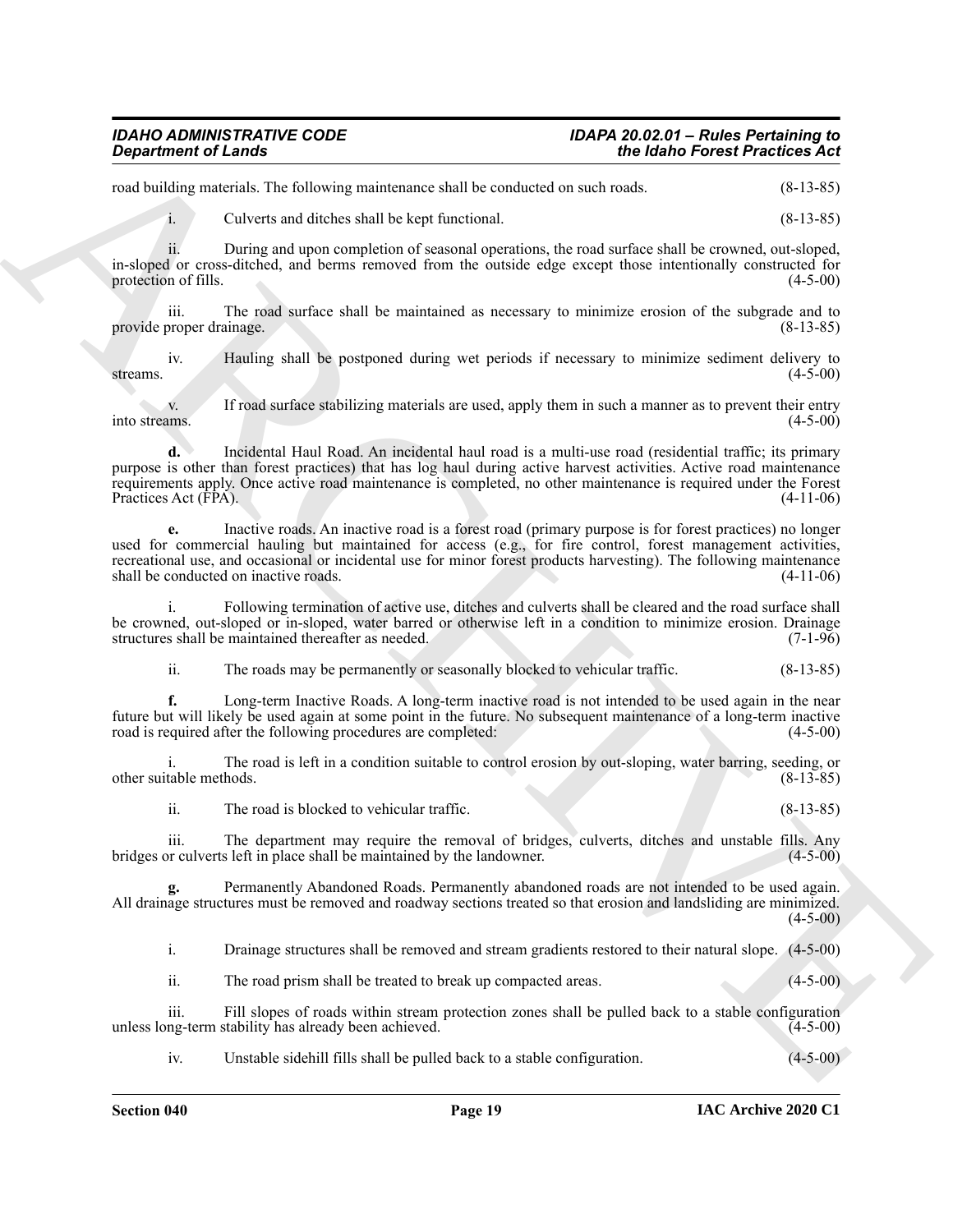v. Ditch line erosion shall be controlled by cross-ditching, outsloping, or regrading to eliminate ditches. (4-5-00)

vi. All bare earth areas created by regrading, ripping, and drainage removal shall be stabilized by seeding, mulching, armoring, or other suitable means. (4-5-00)

<span id="page-19-7"></span>**05. Winter Operations**. Due to risk of erosion and damage from roads and constructed skid trails inherent in winter logging, at minimum the following shall apply: (4-21-92)

**a.** Roads to be used for winter operations must have adequate surface and cross drainage installed prior to winter operations. Drain winter roads by installing rolling dips, driveable cross ditches, open top culverts, outsloping, or by other suitable means. outsloping, or by other suitable means.

**b.** During winter operations, roads will be maintained as needed to keep the road surface drained during thaws or break up. This may include active maintenance of existing drainage structures, opening of drainage holes in snow berms and installation of additional cross drainage on road surfaces by ripping, placement of native material or other suitable means. (4-21-92) material or other suitable means.

#### <span id="page-19-0"></span>**041. -- 049. (RESERVED)**

### <span id="page-19-2"></span><span id="page-19-1"></span>**050. RESIDUAL STOCKING AND REFORESTATION.**

<span id="page-19-4"></span><span id="page-19-3"></span>**01. Purpose**. The purpose of these rules is to provide for residual stocking and reforestation that will maintain a continuous growing and harvesting of forest tree species by describing the conditions under which reforestation will be required, specifying the minimum number of acceptable trees per acre, the maximum period of time allowed after harvesting for establishment of forest tree species, and for sites not requiring reforestation, to maintain soil productivity and minimize erosion. maintain soil productivity and minimize erosion.

**Expansion of Lendary<br>
Chiedrift Chienes were used to consider by considerably considered process in the spin of the spin of the spin of the spin of the spin of the spin of the spin of the spin of the spin of the spin of 02. Quality of Residual Stocking**. On any operation, trees left for future harvest shall be of acceptable species and adequately protected from harvest damage to enhance their survival and growth. This may be accomplished by locating roads and landings and by conducting felling, bucking, skidding, yarding, and decking operations so as to minimize damage to residual trees. Acceptable residual trees should have a minimum live crown ratio of thirty percent (30%), minimum basal scarring, and should not have dead or broken tops. When stands have a high percentage of unacceptable trees, consider stand replacement rather than intermediate cuttings. (7-1-9 high percentage of unacceptable trees, consider stand replacement rather than intermediate cuttings.

**03. Sites Unpractical to Reforest**. Sites unpractical to reforest, generally ponderosa pine and drier Douglas-fir habitat types, shall not be harvested below minimum stocking, unless the site is converted to some other use, or in instances of wildfire, insects, disease or other natural causes where salvage of the damaged timber is  $\mu$  planned.  $(4-4-13)$ 

<span id="page-19-5"></span>**a.** When harvesting timber on these sites, one (1) of the following actions must be taken:  $(4-4-13)$ 

i. Establish a new stand by leaving seed trees on the site and inter-planting at least once within five of completing the harvest, if needed to meet minimum stocking. (4-4-13) (5) years of completing the harvest, if needed to meet minimum stocking.

ii. Establish a new stand of timber by planting the site with an acceptable tree species, and interplanting at least once within five (5) years of the original planting, if needed to meet minimum stocking. (4-4-13)

**b.** If the efforts listed in Subparagraphs 050.03.a.i. and 03.a.ii. fall short of meeting the minimum stocking level, the landowner will be encouraged, but not required, to meet the minimum stocking level through additional reforestation efforts. (4-4-13)

<span id="page-19-6"></span>**04. Stocking**. Stocking will be deemed adequate immediately following harvest if the following number of acceptable trees per acre, within each specified region, for at least one (1) size class, are reasonably well distributed over the area affected by forest harvesting. (NOTE: (1) DBH = Average Diameter (outside of the bark) of a tree four and one half (4.5) feet above mean ground level):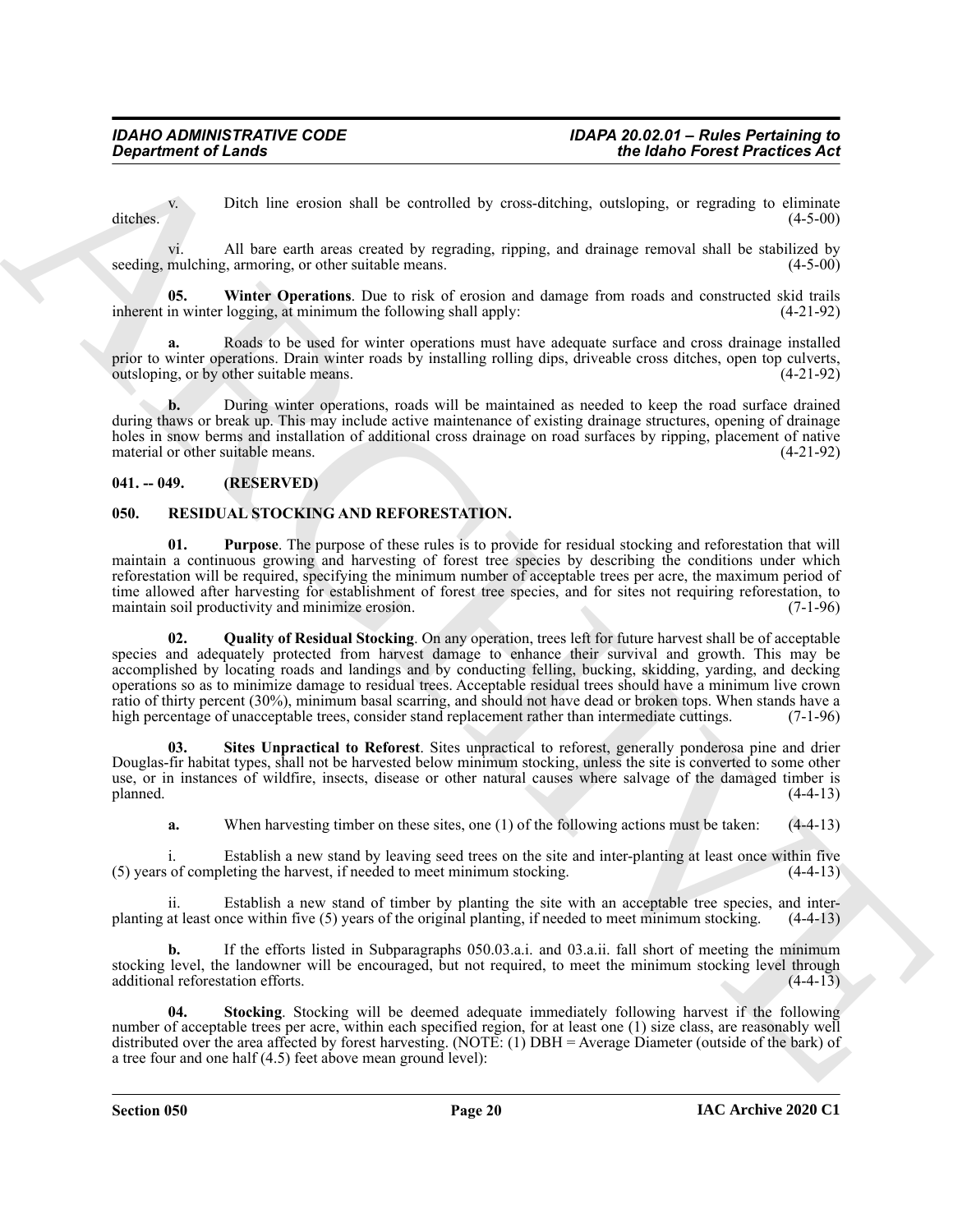|                     | MINIMUM STOCKING - ACCEPTABLE TREES                                                                                                                                                                                                             |                                                                                                                    |                                  |
|---------------------|-------------------------------------------------------------------------------------------------------------------------------------------------------------------------------------------------------------------------------------------------|--------------------------------------------------------------------------------------------------------------------|----------------------------------|
| <b>Idaho Region</b> | <b>Size Class</b><br><b>DBH</b> (inches)                                                                                                                                                                                                        | <b>Average Number of</b><br><b>Retained Trees Per Acre</b>                                                         | <b>Average Spacing</b><br>(feet) |
| North               | $0" - 2.9"$                                                                                                                                                                                                                                     | 170                                                                                                                | 16 x 16                          |
| South               | $0" - 2.9"$                                                                                                                                                                                                                                     | 125                                                                                                                | 18 x 18                          |
| North               | $3.0" - 10.9"$                                                                                                                                                                                                                                  | 110                                                                                                                | 19 x 19                          |
| South               | $3.0" - 10.9"$                                                                                                                                                                                                                                  | 75                                                                                                                 | 24 x 24                          |
| North               | 11.0" and greater                                                                                                                                                                                                                               | 20                                                                                                                 | 46 x 46                          |
| South               | 11.0" and greater                                                                                                                                                                                                                               | 15                                                                                                                 | 53 x 53                          |
|                     | <b>Size Class</b>                                                                                                                                                                                                                               | Weight                                                                                                             |                                  |
|                     | trees exceeds a value of one hundred seventy (170) for a stand in the North Region and one hundred twenty-five (125)<br>in the South Region. The weighted total is calculated by multiplying the number of retained trees per acre in each size |                                                                                                                    |                                  |
|                     | class by the weighting factors below, and adding all of these size class totals together.                                                                                                                                                       |                                                                                                                    |                                  |
|                     |                                                                                                                                                                                                                                                 |                                                                                                                    |                                  |
|                     | $0" - 2.9"$                                                                                                                                                                                                                                     | 1                                                                                                                  |                                  |
|                     | $3.0" - 10.9"$                                                                                                                                                                                                                                  | 1.6                                                                                                                |                                  |
|                     | 11.0" and greater                                                                                                                                                                                                                               | 8.4                                                                                                                |                                  |
|                     | Harvested stands which are not adequately stocked, as defined above, will be subject to supplemental reforestation                                                                                                                              |                                                                                                                    |                                  |
| 05.                 | specified in Subparagraphs 030.07.e.ii. and 07.e.vi.<br><b>Reforestation Exemptions.</b>                                                                                                                                                        | requirements specified in Subsection 050.06. Minimum stocking requirements for Class I stream protection zones are | $(4-4-13)$<br>$(7-1-96)$         |
| a.                  | Reforestation is not required for:                                                                                                                                                                                                              |                                                                                                                    | $(7-1-96)$                       |
| i.                  | Noncommercial forest land;                                                                                                                                                                                                                      |                                                                                                                    | $(7-1-96)$                       |
| ii.                 | Land converted to another use. This may include land converted to roads used in a forest practice;                                                                                                                                              |                                                                                                                    | $(7-1-96)$                       |
| iii.                | A forest practice which will result in ten (10) acres or less below minimum stocking levels.                                                                                                                                                    |                                                                                                                    | $(7-1-96)$                       |
| b.<br>erosion.      | On lands exempted under Subsection 050.03, where reforestation is not being planned, some form<br>of grass or planted cover shall be established within one (1) year in order to maintain soil productivity and minimize                        |                                                                                                                    | $(7-1-96)$                       |

### **MINIMUM STOCKING - ACCEPTABLE TREES**

| <b>Size Class</b> | Weight |
|-------------------|--------|
| $0" - 2.9"$       |        |
| $3.0" - 10.9"$    | 1.6    |
| 11.0" and greater | 84     |

<span id="page-20-0"></span>

| 05. | <b>Reforestation Exemptions.</b> |  |  |  |  |  | $(7-1-96)$ |
|-----|----------------------------------|--|--|--|--|--|------------|
|-----|----------------------------------|--|--|--|--|--|------------|

- **a.** Reforestation is not required for: (7-1-96)
- i. Noncommercial forest land; (7-1-96)
- ii. Land converted to another use. This may include land converted to roads used in a forest practice;  $(7-1-96)$
- <span id="page-20-1"></span>iii. A forest practice which will result in ten (10) acres or less below minimum stocking levels.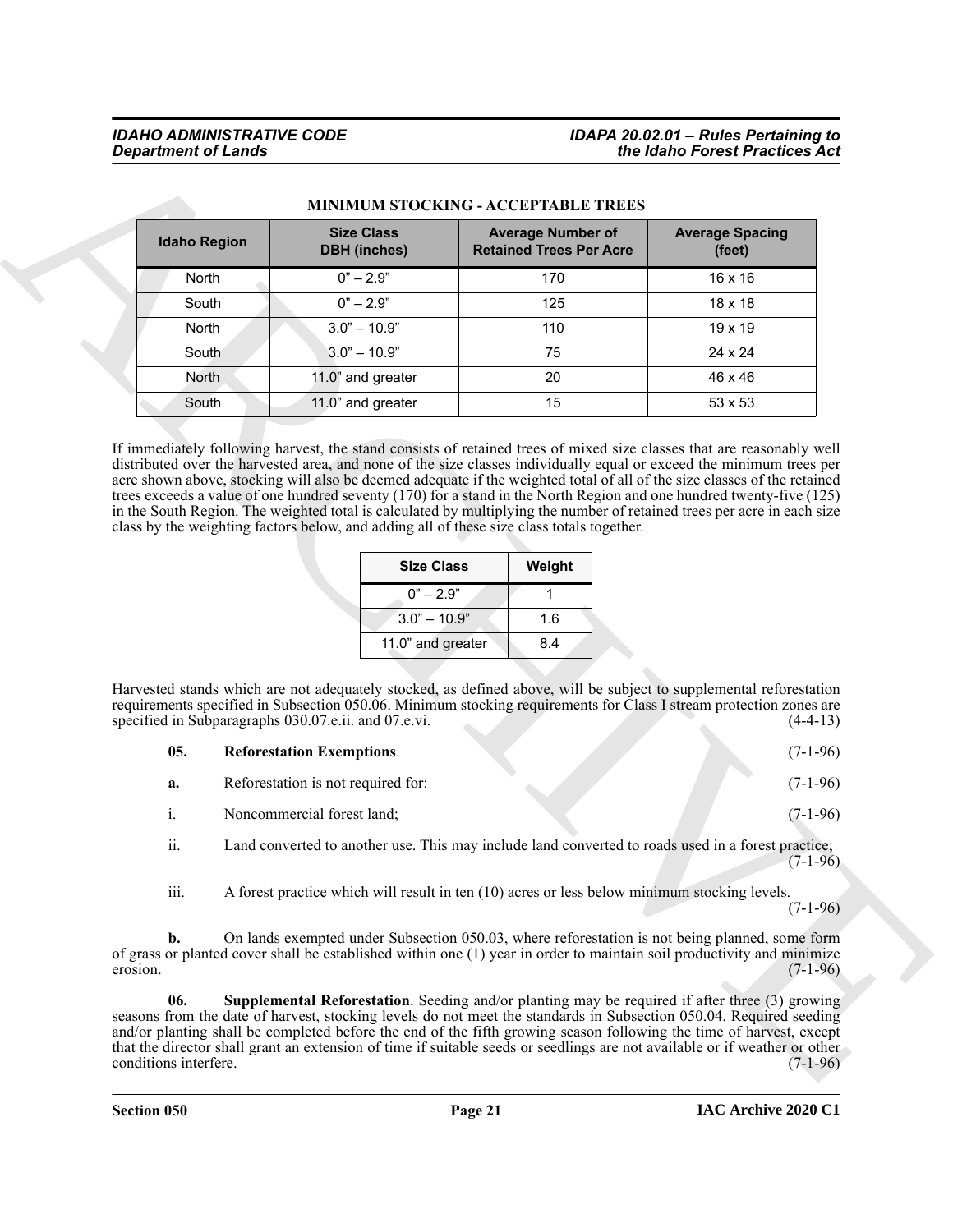**a.** Reforestation practices must ensure seedlings become established. This can be accomplished by adequate site preparation, utilizing acceptable seed or seedlings, following accepted planting or sowing practices, or<br>by other suitable means. (7-1-96) by other suitable means.

**b.** The party responsible for reforestation is the landowner during the harvest which reduced stand below the minimum levels stated in Subsection 050.04. (4-4-13) stocking below the minimum levels stated in Subsection 050.04.

#### <span id="page-21-0"></span>**051. -- 059. (RESERVED)**

#### <span id="page-21-2"></span><span id="page-21-1"></span>**060. USE OF CHEMICALS AND PETROLEUM PRODUCTS.**

<span id="page-21-7"></span><span id="page-21-6"></span>**01. Purpose**. Chemicals perform an important function in the growing and harvesting of forest tree species. The purpose of these rules is to regulate handling, storage and application of chemicals in such a way that the public health and aquatic and terrestrial habitats will not be endangered by contamination of streams or other bodies of water. In addition, the application of chemicals are regulated by the Commercial Fertilizer Law, Title 22, Chapter 6; the Soil and Plant Amendment Law, Title 22, Chapter 22, and the Idaho Pesticide Law, Title 22, Chapter 34, Idaho Code and IDAPA 02.03.03, "Rules Governing Pesticide and Chemigation Use and Application."

Great friends of Lendar<br>
Constrained of Canadian Science and the constrained of the state of the state of the state of the state of the state of the state of the state of the state of the state of the state of the state o **02. Petroleum Products**. Petroleum storage containers with capacities of more than two hundred (200) gallons, stationary or mobile, will be located no closer than one hundred (100) feet from any stream, water course, lake, or area of open water. Dikes, berms or embankments will be constructed to contain at least one hundred ten percent (110%) of the volume of petroleum products stored within the tanks. Diked areas will be sufficiently impervious and of adequate capacity to contain spilled petroleum products. In the event any leakage or spillage enters any stream, water course, lake, or area of open water, the operator will immediately notify the department. (7-1-98)

**a.** Transferring petroleum products. During fueling operations or petroleum product transfer to other containers, there shall be a person attending such operations at all times. Fueling operations should not take place where, if spillage occurs, the fuel will enter streams, lakes or other areas of open water. (7-1-98)

**b.** Equipment and containers used for transportation, storage or transfer of petroleum products shall be maintained in a leakproof condition. If the department determines there is evidence of petroleum product leakage or spillage, the use of such equipment shall be suspended until the deficiency has been corrected. (7-1-98) spillage, the use of such equipment shall be suspended until the deficiency has been corrected.

Waste resulting from logging operations, such as crankcase oil, filters, grease, oil containers, or dable waste shall be removed from the operating area and disposed of properly. (7-1-98) other nonbiodegradable waste shall be removed from the operating area and disposed of properly.

**03. Licensing**. Any person applying, mixing or loading pesticides shall comply with the licensing requirements of Idaho Pesticide Law and IDAPA 02.03.03, "Rules Governing Pesticide and Chemigation Use and Application." This requirement does not pertain to individuals applying general use pesticides on their own property. (7-1-98)

#### <span id="page-21-4"></span><span id="page-21-3"></span>**04. Maintenance of Equipment**. (10-14-75)

**a.** Equipment used for transportation, storage or application of chemicals shall be maintained in leakproof condition. If, in the director's judgment, there is evidence of chemical leakage, he shall have the authority to suspend the further use of such equipment until the deficiency has been corrected. (10-14-75)

**b.** The storage of pesticide shall also be conducted in accordance with the requirements Rules of the Idaho Pesticide Law and IDAPA 02.03.03, "Rules Governing Pesticide and Chemigation Use and Application." (7-1-98)

<span id="page-21-5"></span>

| 05. | Mixing.                                                                       | $(10-14-75)$ |
|-----|-------------------------------------------------------------------------------|--------------|
| a.  | When water is used in mixing chemicals:                                       | $(10-14-75)$ |
| i.  | Provide an air gap or reservoir between the water source and the mixing tank. | $(10-14-75)$ |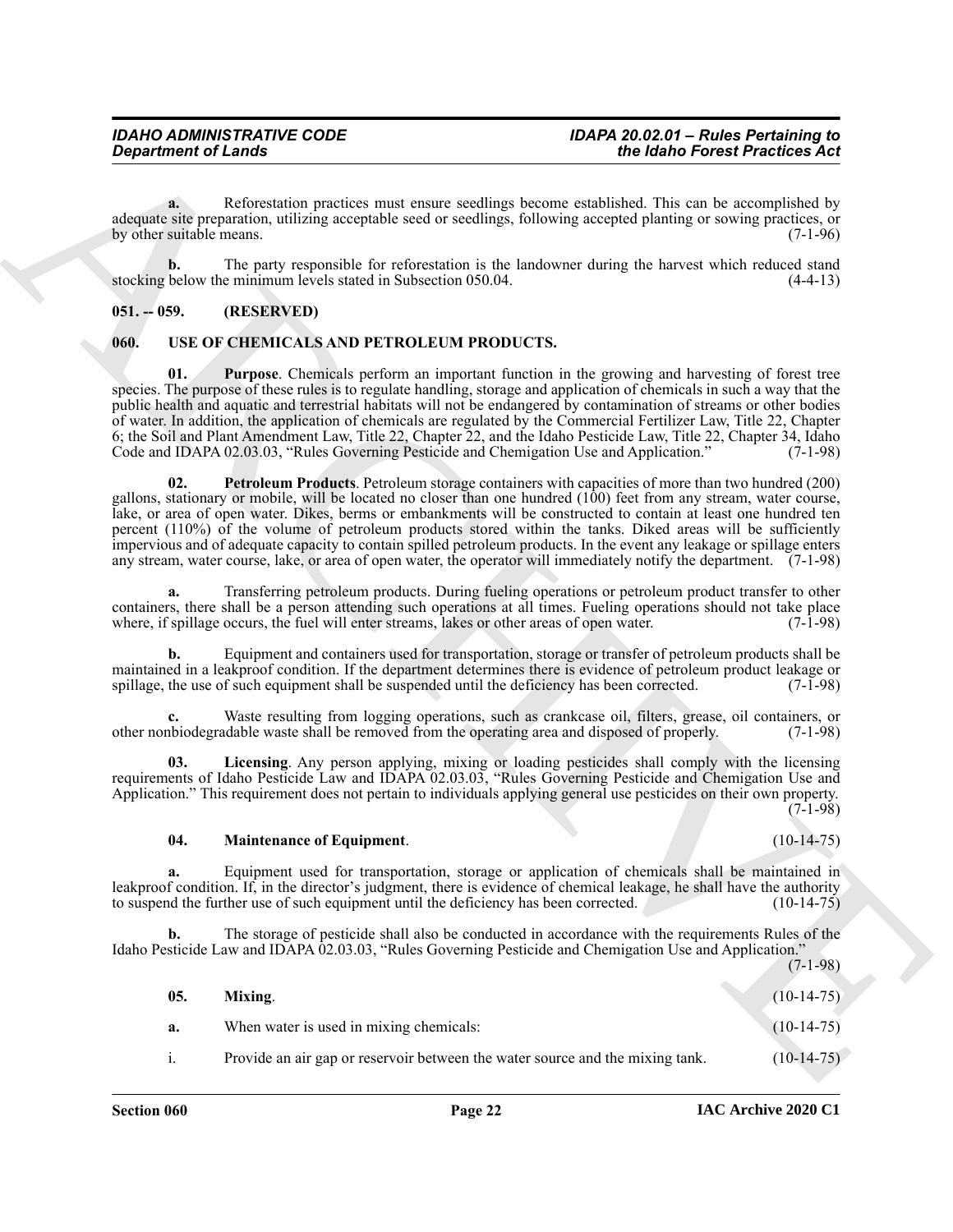- **b.** Mixing and landing areas: (10-14-75)
- i. Mix chemicals and clean tanks and equipment only where spills will not enter any water source or streams. (10-14-75)

#### <span id="page-22-0"></span>**06. Aerial Application**: (10-14-75)

| Use a bucket or spray device capable of immediate shutoff.      | $(10-14-75)$ |
|-----------------------------------------------------------------|--------------|
| Shut off chemical application during turns and over open water. | $(10-14-75)$ |

#### <span id="page-22-3"></span><span id="page-22-2"></span>**07. Ground Application with Power Equipment**. (10-14-75)

| the Idaho Forest Practices Act |                                                                                                                                                                                                                                                                                                                                                                                                                                                                     | <b>Department of Lands</b>           |
|--------------------------------|---------------------------------------------------------------------------------------------------------------------------------------------------------------------------------------------------------------------------------------------------------------------------------------------------------------------------------------------------------------------------------------------------------------------------------------------------------------------|--------------------------------------|
| $(7-1-98)$                     | Use uncontaminated tanks, pumps, hoses and screens to handle and transfer mix water for<br>utilization in pesticide operations.                                                                                                                                                                                                                                                                                                                                     | 11.                                  |
| $(10-14-75)$                   | Mixing and landing areas:                                                                                                                                                                                                                                                                                                                                                                                                                                           | b.                                   |
| $(10-14-75)$                   | Mix chemicals and clean tanks and equipment only where spills will not enter any water source or                                                                                                                                                                                                                                                                                                                                                                    | 1.<br>streams.                       |
| $(8-13-85)$                    | Landing areas shall be located where spilled chemicals will not enter any water source or stream.                                                                                                                                                                                                                                                                                                                                                                   | ii.                                  |
| $(7-1-98)$                     | Rinsate and wash water should be recovered and used for make-up water, be applied to the target<br>area, or disposed of according to state and federal laws.                                                                                                                                                                                                                                                                                                        | iii.                                 |
| $(10-14-75)$                   | <b>Aerial Application:</b>                                                                                                                                                                                                                                                                                                                                                                                                                                          | 06.                                  |
| $(7-1-98)$                     | With the exception of pesticides approved for aquatic use and applied according to labeled<br>directions, when applying pesticide leave at least one (1) swath width (minimum one hundred (100) feet) untreated on<br>each side of all Class I streams, flowing Class II streams and other areas of open water. When applying pelletized<br>fertilizer, leave a minimum of fifty (50) feet untreated on each side of all Class I streams, flowing Class II streams, | a.<br>and other areas of open water. |
| $(10-14-75)$                   | Use a bucket or spray device capable of immediate shutoff.                                                                                                                                                                                                                                                                                                                                                                                                          | $\mathbf{b}$ .                       |
| $(10-14-75)$                   | Shut off chemical application during turns and over open water.                                                                                                                                                                                                                                                                                                                                                                                                     | c.                                   |
| $(7-1-98)$                     | Aerial application of pesticides shall also be conducted according to the Idaho Pesticide Law and<br>IDAPA 02.03.03, "Rules Governing Pesticide and Chemigation Use and Application."                                                                                                                                                                                                                                                                               | d.                                   |
| $(10-14-75)$                   | <b>Ground Application with Power Equipment.</b>                                                                                                                                                                                                                                                                                                                                                                                                                     | 07.                                  |
| $(7-1-98)$                     | With exception of pesticides approved for aquatic use and applied according to labeled directions,<br>when applying pesticide, leave at least twenty-five (25) feet untreated on each side of all Class I streams, flowing<br>Class II streams and areas of open water.                                                                                                                                                                                             | a.                                   |
| $(10-14-75)$                   | When applying fertilizer, leave at least ten (10) feet untreated on each side of all streams and areas                                                                                                                                                                                                                                                                                                                                                              | b.<br>of open water.                 |
| $(10-14-75)$                   | Hand Application.                                                                                                                                                                                                                                                                                                                                                                                                                                                   | 08.                                  |
| $(10-14-75)$                   | Apply only to specific targets; such as, a stump, burrow, bait, or trap.                                                                                                                                                                                                                                                                                                                                                                                            | a.                                   |
| $(10-14-75)$                   | Keep chemicals out of all water sources or streams.                                                                                                                                                                                                                                                                                                                                                                                                                 | b.                                   |
| $(10-14-75)$                   | <b>Limitations on Applications.</b>                                                                                                                                                                                                                                                                                                                                                                                                                                 | 09.                                  |
| $(7-1-98)$                     | Chemicals shall be applied in accordance with all limitations and instructions printed on the<br>product registration labels, supplemental labels, and others established by regulation of the director.                                                                                                                                                                                                                                                            | a.                                   |
| $(7-1-98)$                     | Do not exceed allowable rates.                                                                                                                                                                                                                                                                                                                                                                                                                                      | b.                                   |
| $(8-13-85)$                    | Prevent direct entry of chemicals into any water source or stream.                                                                                                                                                                                                                                                                                                                                                                                                  | c.                                   |
| $(10-14-75)$                   | Daily Records of Chemical Applications.                                                                                                                                                                                                                                                                                                                                                                                                                             | 10.                                  |
|                                |                                                                                                                                                                                                                                                                                                                                                                                                                                                                     |                                      |

<span id="page-22-4"></span><span id="page-22-1"></span>

| b.  | Do not exceed allowable rates.                                     | $(7-1-98)$   |
|-----|--------------------------------------------------------------------|--------------|
| c.  | Prevent direct entry of chemicals into any water source or stream. | $(8-13-85)$  |
| 10. | <b>Daily Records of Chemical Applications.</b>                     | $(10-14-75)$ |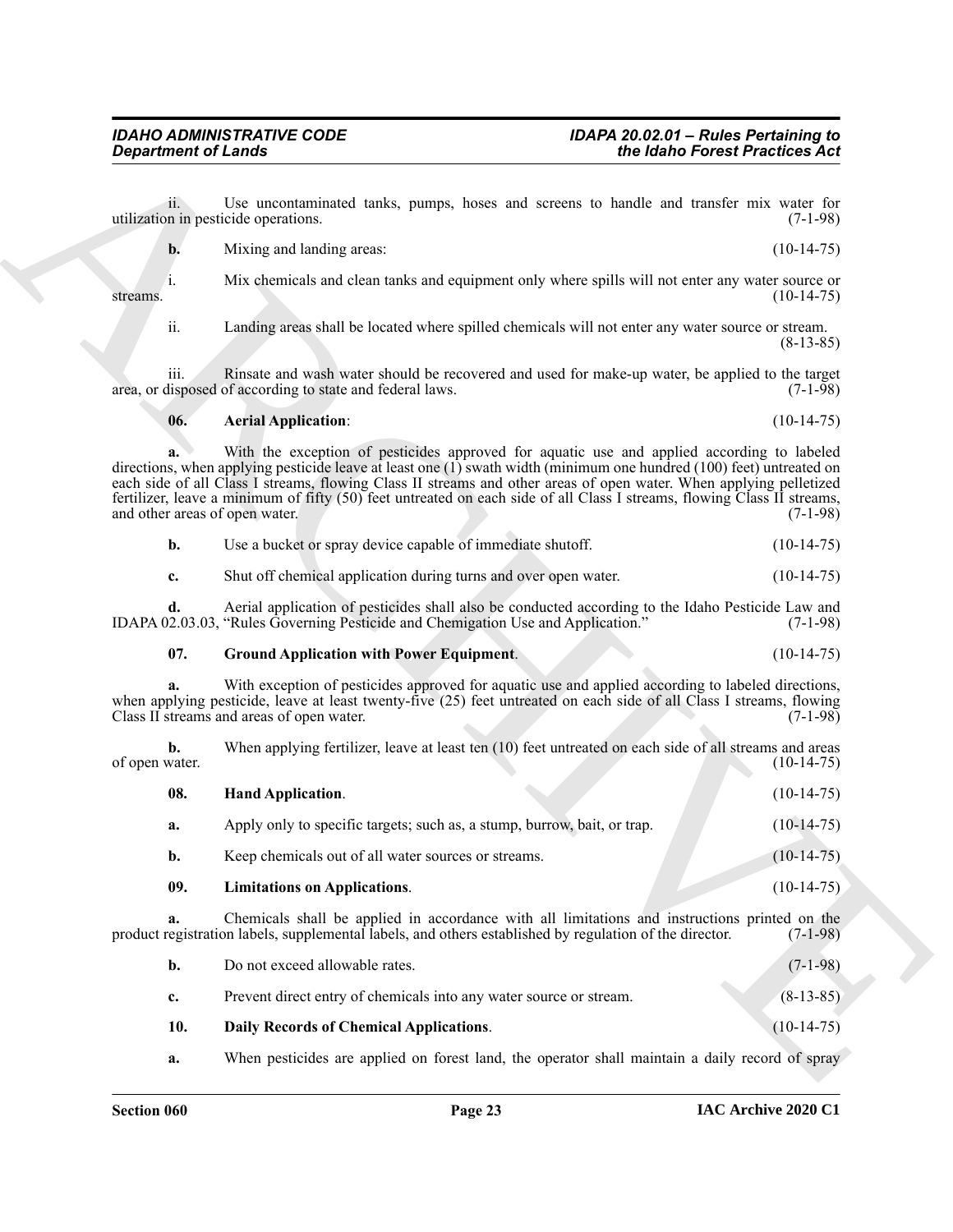| <b>Department of Lands</b>          |                                                                                                                                                                                                                                                                                                                                                                                                       | the Idaho Forest Practices Act |
|-------------------------------------|-------------------------------------------------------------------------------------------------------------------------------------------------------------------------------------------------------------------------------------------------------------------------------------------------------------------------------------------------------------------------------------------------------|--------------------------------|
| operations which includes:          |                                                                                                                                                                                                                                                                                                                                                                                                       | $(7-1-98)$                     |
| i.                                  | Date and time of day of application.                                                                                                                                                                                                                                                                                                                                                                  | $(8-13-85)$                    |
| ii.                                 | Name and address of owner of property treated.                                                                                                                                                                                                                                                                                                                                                        | $(8-13-85)$                    |
| iii.                                | Purpose of the application (control of vegetation, control of Douglas-fir tussock moth, etc.).                                                                                                                                                                                                                                                                                                        | $(8-13-85)$                    |
| iv.<br>for ground application.      | Contractor's name and pilot's name when applied aerially. Contractor's name or applicator's name                                                                                                                                                                                                                                                                                                      | $(7-1-96)$                     |
| V.                                  | Location of project (section, township, range and county).                                                                                                                                                                                                                                                                                                                                            | $(10-14-75)$                   |
| V1.                                 | Air temperature (hourly).                                                                                                                                                                                                                                                                                                                                                                             | $(10-14-75)$                   |
| vii.                                | Wind velocity and direction (hourly).                                                                                                                                                                                                                                                                                                                                                                 | $(10-14-75)$                   |
| viii.                               | Pesticides used including trade or brand name, EPA product registration number, mixture,<br>application rate, carrier used and total amounts applied.                                                                                                                                                                                                                                                 | $(7-1-98)$                     |
| b.<br>rate.                         | Whenever fertilizers or soil amendments are applied, the operator shall maintain a daily record of<br>such application which includes Subsection 060.10 and the name of the fertilizer or soil amendment and application                                                                                                                                                                              | $(7-1-98)$                     |
| c.                                  | The records required in Subsection 060.10 shall be maintained in compliance with the record-<br>keeping requirements of IDAPA 02.03.03, "Rules Governing Pesticide and Chemigation Use and Application."                                                                                                                                                                                              | $(7-1-98)$                     |
| d.                                  | All records required in Subsection 060.10 shall be retained for three (3) years.                                                                                                                                                                                                                                                                                                                      | $(7-1-98)$                     |
| 11.                                 | Container Disposal. Chemical containers shall be: cleaned and removed from the forest and<br>disposed of in a manner approved by the director in accordance with applicable local, state and federal regulations; or<br>removed for reuse in a manner consistent with label directions and applicable regulations of a state or local health<br>department. Open burning of containers is prohibited. | $(7-1-98)$                     |
| 12.                                 | Spills. Spills shall be reported and appropriate cleanup action taken in accordance with applicable<br>state and federal laws and rules and regulations.                                                                                                                                                                                                                                              | $(8-13-85)$                    |
| a.                                  | All chemical accidents and spills shall be reported immediately to the director.                                                                                                                                                                                                                                                                                                                      | $(7-1-98)$                     |
| b.                                  | If chemical is spilled, appropriate procedures shall be taken immediately to control the spill source<br>and contain the released material.                                                                                                                                                                                                                                                           | $(7-1-98)$                     |
| $c_{\cdot}$                         | It is the applicator's responsibility to collect, remove, and dispose of the spilled material in<br>accordance with applicable local, state and federal rules and regulations and in a manner approved by the director.                                                                                                                                                                               | $(7-1-98)$                     |
| 13.<br>immediately to the director. | Misapplications. Whenever chemicals are applied to the wrong site or pesticides are applied<br>outside of the directions on the product label, it is the responsibility of the applicator to report these misapplications                                                                                                                                                                             | $(7-1-98)$                     |
| $061. - 069.$                       | (RESERVED)                                                                                                                                                                                                                                                                                                                                                                                            |                                |
| 070.                                | <b>SLASHING MANAGEMENT.</b>                                                                                                                                                                                                                                                                                                                                                                           |                                |
| 01.                                 | <b>Purpose</b> . To provide for management of slashing and fire hazard resulting from harvesting, forest                                                                                                                                                                                                                                                                                              |                                |

<span id="page-23-4"></span>

| V.  | Location of project (section, township, range and county). | $(10-14-75)$ |
|-----|------------------------------------------------------------|--------------|
| V1. | Air temperature (hourly).                                  | $(10-14-75)$ |

|  | . . | v |
|--|-----|---|
|  |     |   |

#### <span id="page-23-6"></span><span id="page-23-5"></span><span id="page-23-0"></span>**061. -- 069. (RESERVED)**

#### <span id="page-23-3"></span><span id="page-23-2"></span><span id="page-23-1"></span>**070. SLASHING MANAGEMENT.**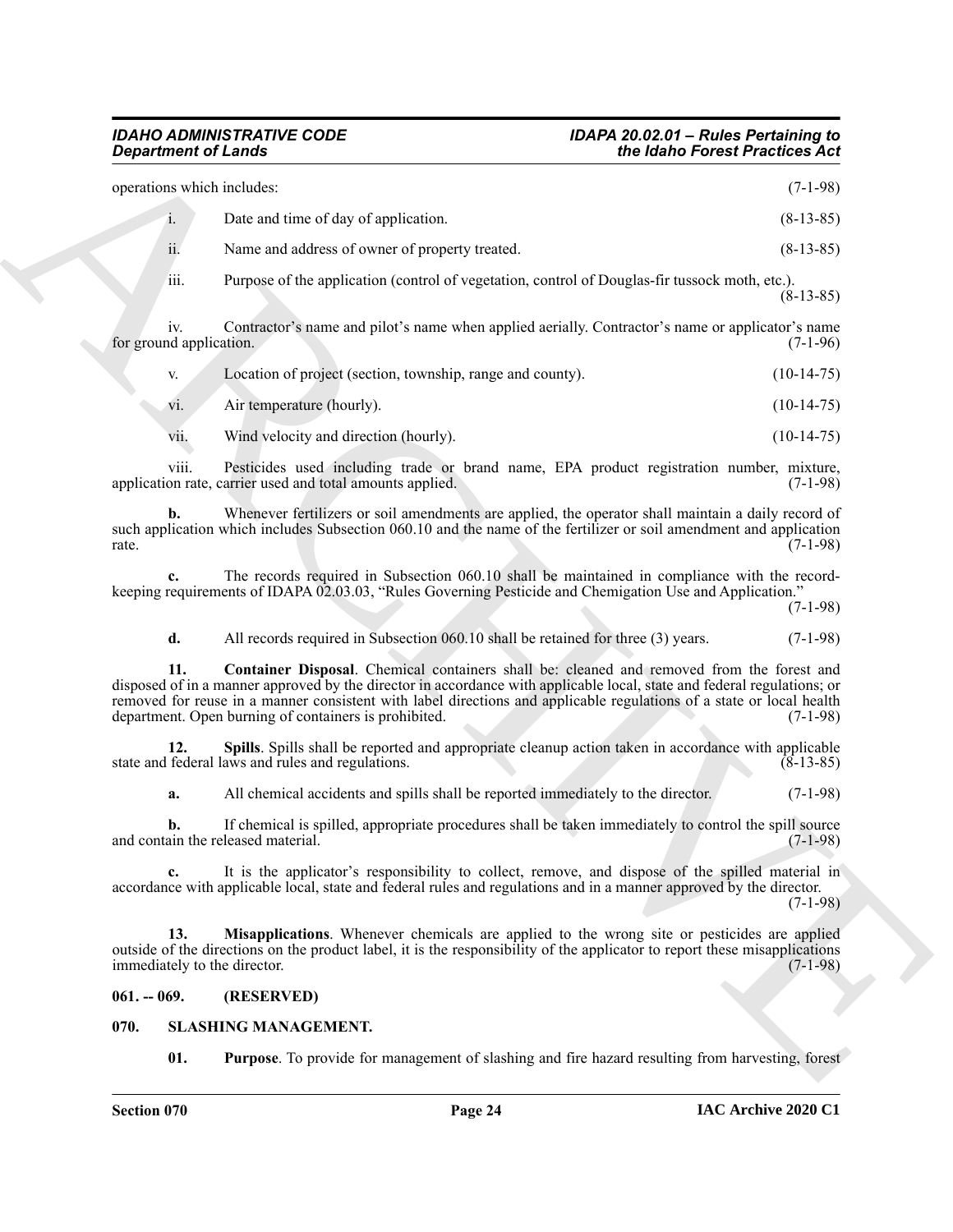management, or improvement of forest tree species, or defoliation caused by chemical applications in that manner necessary to protect reproduction and residual stands, reduce risk from fire, insects and disease or optimize the conditions for future regeneration of forest tree species and to maintain air and water quality, fish and wildlife habitat.  $(10-14-75)$ 

<span id="page-24-0"></span>**02. Commercial Slash**. Fuels and debris resulting from a forest practice involving removal of a commercial product shall be managed as set forth in the Idaho Forestry Act, Title 38, Chapters 1 and 4, Idaho Code and the rules and regulations pertaining to forest fire protection. (7-1-96)

<span id="page-24-1"></span>**03. Non-Commercial Slash**. Fuels and debris resulting from a forest practice where no commercial product is removed shall be managed in a manner as hereinafter designated under authority of the Idaho Forest Practices Act, Title 38, Chapter 13, Idaho Code.

Within ten (10) days or a time mutually agreed upon following receipt by the department of the "Notification of Forest Practice" as provided in Subsection 020.05, the department shall make a determination of the potential fire hazard and hazard reduction and/or hazard offsets, if any, needed to reduce, abate or offset the fire hazard. Such determination shall be based on a point system found in Paragraph 070.03.e. (7-1-96) hazard. Such determination shall be based on a point system found in Paragraph 070.03.e.

**b.** The operator, timber owner and landowner shall be notified in writing of the determination made in Paragraph 070.03.a. above (on forms provided by the department) and of the hazard reductions and/or hazard offsets, if any, that must be accomplished by the operator, timber owner or landowner. The notification shall specify a reasonable time period not to exceed twelve (12) months from the date the forest practice commenced in which to complete the hazard reduction and shall specify the number of succeeding years that on site improvements or extra protection must be provided. (7-1-96)

**c.** A release of all obligations under Subsection 070.03 shall be granted in writing on forms provided by the department when the hazard reduction and/or hazard offsets have been accomplished. When hazard offsets are to be accomplished during succeeding years, the release shall be conditioned upon the completion of the required hazard offsets. Notification of release shall be mailed to the operator, timber owner and landowner within seven (7) days of the inspection by the department. Inspections by the department shall be made within ten (10) days of notification by the operator, timber owner or landowner unless otherwise mutually agreed upon. (7-1-96) notification by the operator, timber owner or landowner unless otherwise mutually agreed upon.

**d.** If the department determines upon inspection that the hazard reduction or hazard offsets have not been accomplished within the time limit specified in Paragraph 070.03.b., extensions of time, each not to exceed three months, may be granted if the director determines that a diligent effort has been made and that conditions beyond the control of the party performing the hazard reduction or hazard offsets prevented completion. If an extension is not granted the department shall proceed as required in Section 38-1307, Idaho Code (Idaho Forest Practices Act). (7-1-96)

**Experimental distribution** of the specific term in the specific of the specific of the specific of the specific of the specific of the specific of the specific of the specific of the specific of the specific of the speci **e.** For the purpose of determining the potential fire hazard and the appropriate hazard reduction and/or hazard offsets, a point system using the following rating guides will be used by the department. A value of eighty (80) points or less for any individual forest practice under Paragraph 070.03, as determined by the department, will be sufficient to release the operator, timber owner and landowner of all further obligations under Subsection 070.03. Total points of the proposed forest practice will be determined from Tables I and II. If the total points are greater than eighty (80), modification of the thinning practice to reduce points may be made as determined by Tables I and II, slash hazard offsets may be scheduled to reduce points as determined by Table III or a combination of these options may be used to reduce the hazards to a point total of eighty (80) or less. Consideration will be given to the operator's, timber owner's and landowner's preference in selecting the options to reduce the points to eighty (80) or less.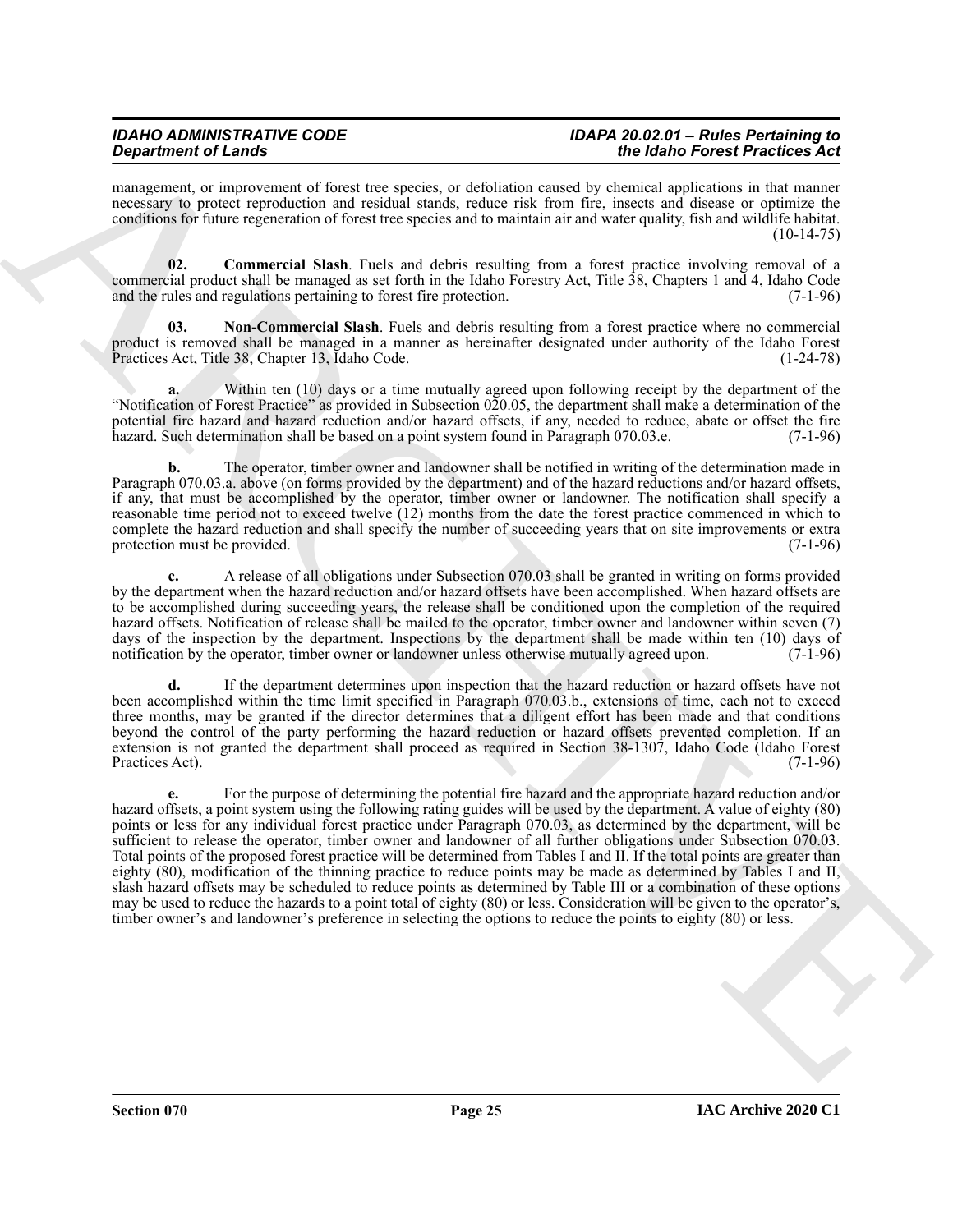#### *IDAHO ADMINISTRATIVE CODE IDAPA 20.02.01 – Rules Pertaining to Department of Lands the Idaho Forest Practices Act*

### **TABLE I - HAZARD POINTS**

#### **Hazard Points for Ponderosa Pine, Western Red Cedar or Western Hemlock**

|                    |     |                |     |      |      | <b>Thinned Stems Per Acre</b> |      |      |      |      |      |
|--------------------|-----|----------------|-----|------|------|-------------------------------|------|------|------|------|------|
| Ave.<br><b>DBH</b> | 250 | 500            | 750 | 1000 | 1250 | 1500                          | 1750 | 2000 | 2500 | 3000 | 4000 |
| $\overline{1}$     | 1   | $\overline{2}$ | 3   | 3    | 4    | 5                             | 6    | 7    | 9    | 10   | 16   |
| $\sqrt{2}$         | 3   | 6              | 9   | 13   | 16   | 22                            | 25   | 30   | 36   | 42   | 51   |
| 3                  | 7   | 16             | 25  | 32   | 38   | 46                            | 51   | 52   | 56   | 59   |      |
| $\overline{4}$     | 9   | 22             | 32  | 40   | 50   | 52                            | 54   | 56   | 60   |      |      |
| 5                  | 13  | 28             | 40  | 51   | 54   | 56                            | 59   | 60   |      |      |      |
| 6                  | 19  | 36             | 51  | 54   | 58   | 60                            | 60   |      |      |      |      |

### **Hazard Points for Douglas Fir, Grand Fir or Engelmann Spruce**

|                           |                  |                |                | Hazard Points for Ponderosa Pine, Western Red Cedar or Western Hemlock |                | <b>Thinned Stems Per Acre</b> |                |                |      |                |      |
|---------------------------|------------------|----------------|----------------|------------------------------------------------------------------------|----------------|-------------------------------|----------------|----------------|------|----------------|------|
| Ave.<br><b>DBH</b>        | 250              | 500            | 750            | 1000                                                                   | 1250           | 1500                          | 1750           | 2000           | 2500 | 3000           | 4000 |
| 1                         | $\mathbf{1}$     | $\overline{c}$ | 3              | 3                                                                      | 4              | 5                             | 6              | $\overline{7}$ | 9    | 10             | 16   |
| $\overline{2}$            | $\mathfrak{S}$   | 6              | 9              | 13                                                                     | 16             | 22                            | 25             | 30             | 36   | 42             | 51   |
| $\ensuremath{\mathsf{3}}$ | $\overline{7}$   | 16             | 25             | 32                                                                     | 38             | 46                            | 51             | 52             | 56   | 59             |      |
| $\overline{4}$            | $\boldsymbol{9}$ | 22             | 32             | 40                                                                     | 50             | 52                            | 54             | 56             | 60   |                |      |
| 5                         | 13               | 28             | 40             | 51                                                                     | 54             | 56                            | 59             | 60             |      |                |      |
| $\,6\,$                   | 19               | 36             | 51             | 54                                                                     | 58             | 60                            | 60             |                |      |                |      |
|                           |                  |                |                |                                                                        |                | <b>Thinned Stems Per Acre</b> |                |                |      |                |      |
| Ave.<br><b>DBH</b>        | 250              | 500            | 750            | 1000                                                                   | 1250           | 1500                          | 1750           | 2000           | 2500 | 3000           | 4000 |
| 1                         | $\mathbf{1}$     | $\overline{2}$ | $\mathbf{3}$   | 4                                                                      | 6              | $\overline{7}$                | 8              | 9              | 13   | 16             | 22   |
| $\overline{2}$            | $\overline{4}$   | $\overline{7}$ | 13             | 16                                                                     | 22             | 28                            | 32             | 36             | 42   | 50             | 54   |
| 3                         | 8                | 19             | 28             | 36                                                                     | 44             | 51                            | 53             | 54             | 58   | 60             |      |
| $\overline{4}$            | $10$             | 25             | 36             | 46                                                                     | 51             | 54                            | 57             | 59             | 60   |                |      |
| $\sqrt{5}$                | 16               | 32             | 46             | 52                                                                     | 56             | 59                            | 60             | 60             |      |                |      |
| 6                         | 22               | 40             | 52             | 56                                                                     | 60             | 60                            | 60             |                |      |                |      |
|                           |                  |                |                | Hazard Points for Western Larch, Lodgepole Pine or Western White Pine  |                | <b>Thinned Stems Per Acre</b> |                |                |      |                |      |
| Ave.<br><b>DBH</b>        | 250              | 500            | 750            | 1000                                                                   | 1250           | 1500                          | 1750           | 2000           | 2500 | 3000           | 4000 |
| $\mathbf{1}$              | $\mathbf{1}$     | $\overline{2}$ | $\overline{2}$ | $\overline{3}$                                                         | $\overline{4}$ | $\overline{4}$                | $\overline{5}$ | 6              | 8    | $\overline{9}$ | 13   |
| $\overline{2}$            | $\mathbf{3}$     | 6              | $\bf 8$        | 11                                                                     | 16             | 19                            | 22             | 28             | 32   | 38             | 48   |
| $\mathfrak{S}$            | 6                | 16             | 25             | 32                                                                     | 38             | 46                            | 51             | 52             | 56   | 59             |      |
| $\overline{4}$            | 8                | 16             | 28             | 36                                                                     | 44             | 50                            | 52             | 54             | 58   |                |      |
| $\sqrt{5}$                | 9                | 22             | 32             | 42                                                                     | 50             | 53                            | 55             | 57             |      |                |      |
| 6                         | 13               | 28             | 40             | 50                                                                     | 53             | 56                            | 59             |                |      |                |      |

#### **Hazard Points for Western Larch, Lodgepole Pine or Western White Pine**

|                    |     |                |     |      | <b>Thinned Stems Per Acre</b> |      |      |      |      |      |      |
|--------------------|-----|----------------|-----|------|-------------------------------|------|------|------|------|------|------|
| Ave.<br><b>DBH</b> | 250 | 500            | 750 | 1000 | 1250                          | 1500 | 1750 | 2000 | 2500 | 3000 | 4000 |
|                    |     | $\overline{2}$ | 2   | 3    | 4                             | 4    | 5    | 6    | 8    | 9    | 13   |
| $\overline{2}$     | 3   | 6              | 8   | 11   | 16                            | 19   | 22   | 28   | 32   | 38   | 48   |
| 3                  | 6   | 16             | 25  | 32   | 38                            | 46   | 51   | 52   | 56   | 59   |      |
| 4                  | 8   | 16             | 28  | 36   | 44                            | 50   | 52   | 54   | 58   |      |      |
| 5                  | 9   | 22             | 32  | 42   | 50                            | 53   | 55   | 57   |      |      |      |
| 6                  | 13  | 28             | 40  | 50   | 53                            | 56   | 59   |      |      |      |      |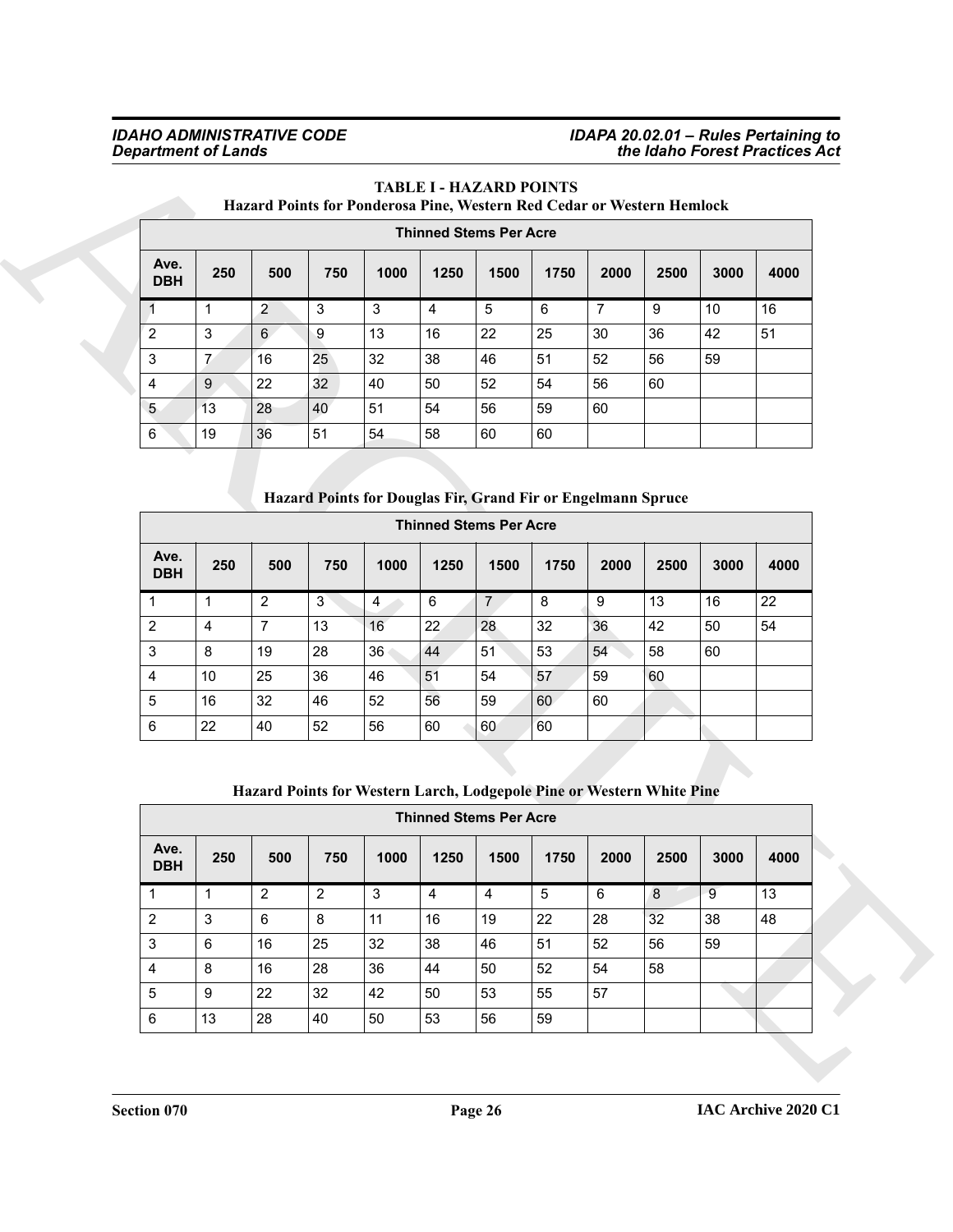## **TABLE II - HAZARD POINTS WORKSHEET** HAZARD CHARACTERISTICS HAZARD POINTS Fuel Quantity Hazard points from Slash Hazard Table I 1/ Record number of trees/acre to be cut Average D.B.H. Predominant species Size of thinning block Points 0 - 15 16 - 30 31 - 45 46 - 60 1/ Acres 20 20 - 40 20 - 40 40 - 80 80

| <b>ASPECT</b> |                |           | <b>PERCENT SLOPE</b> |    |
|---------------|----------------|-----------|----------------------|----|
|               | $0 - 19$       | $20 - 39$ | $40 - 59$            | 60 |
| E or NE       | 0              | 5         | 10                   | 20 |
| E or NW       | 0              | 5         | 10                   | 30 |
| W or SE       | 0              | 10        | 30                   | 40 |
| S or SW       | 0              | 20        | 40                   | 60 |
| 1/            | Max. 60 points |           |                      |    |

| HAZARD CHARACTERISTICS     |                                            |                      | TABLE II - HAZARD POINTS WORKSHEET                                         | <b>HAZARD POINTS</b> |            |
|----------------------------|--------------------------------------------|----------------------|----------------------------------------------------------------------------|----------------------|------------|
| Fuel Quantity              |                                            |                      |                                                                            |                      |            |
|                            | Hazard points from Slash Hazard Table I 1/ |                      |                                                                            |                      |            |
| Average D.B.H.             | Record number of trees/acre to be cut      |                      |                                                                            |                      |            |
| Predominant species        |                                            |                      |                                                                            |                      |            |
|                            |                                            |                      |                                                                            |                      |            |
| $0 - 15$<br>Points         | Size of thinning block                     |                      | $16 - 30$                                                                  | $31 - 45$            | $46 - 601$ |
|                            |                                            |                      |                                                                            |                      |            |
| 20<br>Acres<br>Site Factor |                                            |                      | $20 - 40$                                                                  | $40 - 80$            | 80         |
| Record Slope               | % Aspect                                   |                      |                                                                            |                      |            |
|                            | Determine points from table below 1/       |                      |                                                                            |                      |            |
| <b>ASPECT</b>              |                                            |                      | PERCENT SLOPE                                                              |                      |            |
|                            |                                            |                      |                                                                            |                      |            |
|                            | $0 - 19$                                   | $20 - 39$            | $40 - 59$                                                                  | 60                   |            |
| E or NE                    | $\overline{0}$                             | 5                    | 10                                                                         | 20                   |            |
| E or NW                    | $\pmb{0}$                                  | 5                    | 10                                                                         | 30                   |            |
| W or SE                    | $\pmb{0}$                                  | 10                   | $30\,$                                                                     | 40                   |            |
| S or SW                    | 0                                          | 20                   | 40                                                                         | 60                   |            |
| 1/                         | Max. 60 points                             |                      |                                                                            |                      |            |
|                            |                                            |                      |                                                                            |                      |            |
|                            |                                            | <b>Other Factors</b> |                                                                            |                      |            |
|                            |                                            |                      |                                                                            |                      |            |
|                            |                                            |                      | Condition of operating area before forest practice commences 0 - 20 points |                      |            |
|                            | Condition of adjoining area                |                      |                                                                            | $0 - 20$ points      |            |
|                            | Presence of snags and culls                |                      |                                                                            | $0 - 5$ points       |            |
|                            | Deterioration rate of slash                |                      |                                                                            | $0 - 5$ points       |            |
|                            | Time of year forest practice operation     |                      | 10 points                                                                  |                      |            |
|                            |                                            |                      |                                                                            |                      |            |
|                            | October thru December                      |                      | 2 points                                                                   |                      |            |
|                            | August thru September                      |                      | 4 points                                                                   |                      |            |
| January thru April         |                                            |                      | 7 points                                                                   |                      |            |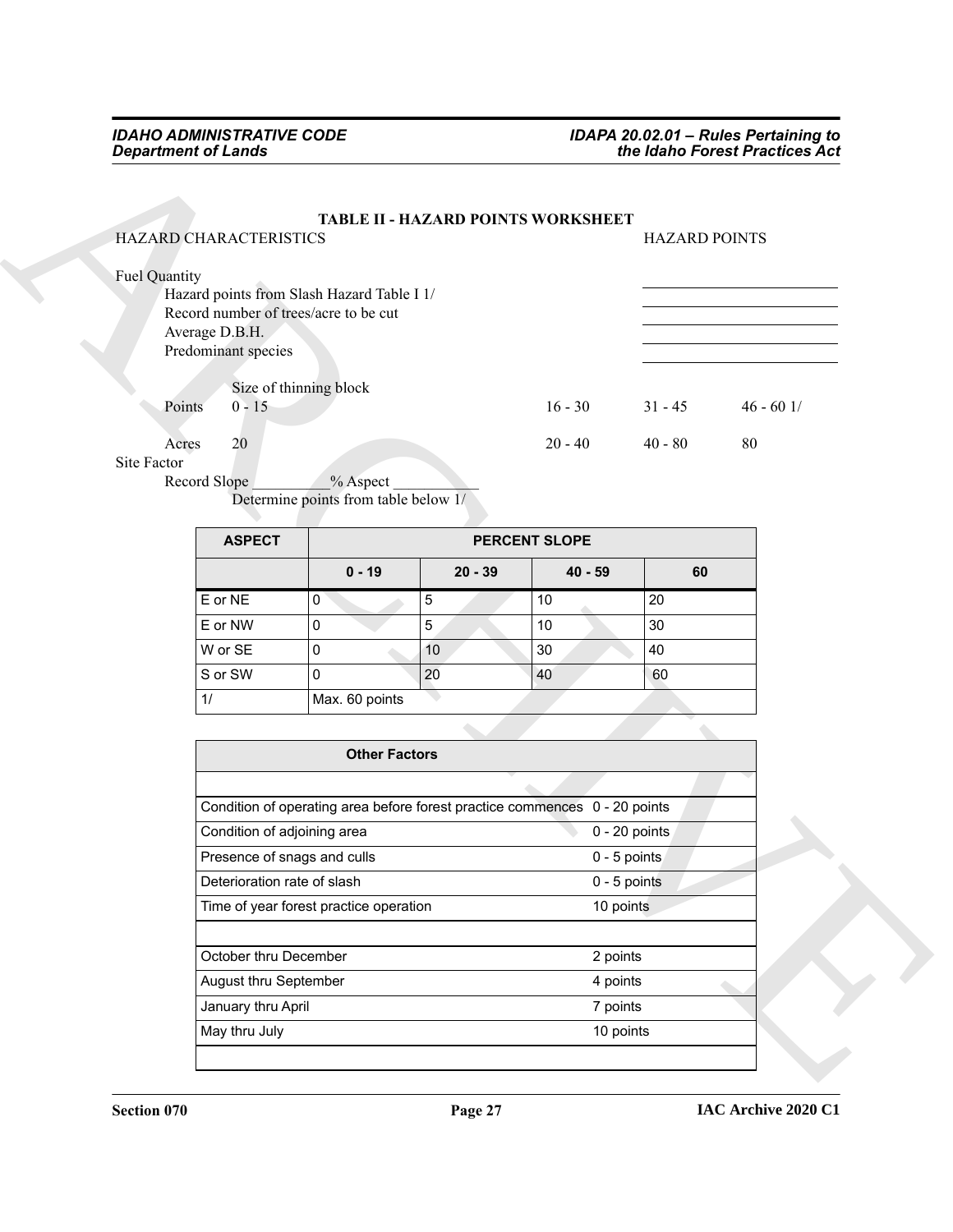#### *IDAHO ADMINISTRATIVE CODE IDAPA 20.02.01 – Rules Pertaining to Department of Lands the Idaho Forest Practices Act*

#### **Other Factors**

#### **TABLE III - HAZARD OFFSETS**

| <b>Other Factors</b>                                                                                                                                                                                                                                                                                                       |                                          |
|----------------------------------------------------------------------------------------------------------------------------------------------------------------------------------------------------------------------------------------------------------------------------------------------------------------------------|------------------------------------------|
| TOTAL FOREST PRACTICE AREA POINTS<br>(Max. 240 points)                                                                                                                                                                                                                                                                     |                                          |
| <b>TABLE III - HAZARD OFFSETS</b>                                                                                                                                                                                                                                                                                          |                                          |
| <b>Offsets</b>                                                                                                                                                                                                                                                                                                             | <b>Hazard Point</b><br><b>Deductions</b> |
| Physical Changes to the Hazard (1)                                                                                                                                                                                                                                                                                         |                                          |
| (1) Points will be proportional to the amount of hazard disposed of or modified.                                                                                                                                                                                                                                           |                                          |
| Disposal by burning or removal.                                                                                                                                                                                                                                                                                            | $0 - 160$                                |
| Modification by reducing depth through crushing, chipping or lopping.                                                                                                                                                                                                                                                      | $0 - 60$                                 |
| On Site Improvements                                                                                                                                                                                                                                                                                                       |                                          |
| Condition of main access road to forest practice area should allow movement of heavy<br>trucks without difficulty.                                                                                                                                                                                                         | $0 - 5$                                  |
| Access control to forest practice area provided by closure to public traffic.                                                                                                                                                                                                                                              | $0 - 5$                                  |
| Availability of water for tankers within one mile of forest practice area or within three miles<br>for helicopter bucket use. Water supply to be sufficient to supply at least fifty thousand<br>(50,000) gallons.                                                                                                         | $0 - 15$                                 |
| Buffer zones of unthinned areas at least two chains in width between roadways and<br>thinned areas.                                                                                                                                                                                                                        | $0 - 10$                                 |
| Fuel breaks with slash hazard removal around and/or through forest practice area,<br>located so as to provide optimum fire control effect and of two to four chains in width.                                                                                                                                              | $0 - 25$                                 |
| Fire trails with fuel removed to expose mineral soil to a width of twelve (12) feet.<br>Maximum points allowed if combined with a fuel break.                                                                                                                                                                              | $0 - 15$                                 |
| <b>Extra Protection</b>                                                                                                                                                                                                                                                                                                    |                                          |
| Increased attack capability such as retardant availability, increased attack manpower and<br>equipment. Must be in addition to regular forces normally available during the fire season.                                                                                                                                   | $0 - 40$                                 |
| Fire detection and prevention increased beyond that normally available for lands in the<br>fire protection district.                                                                                                                                                                                                       | $0 - 15$                                 |
| Initial attack time based on proximity of forest practice area to initial attack forces.                                                                                                                                                                                                                                   | $0 - 5$                                  |
| Landowner protection plan which would provide extra fire protection on a voluntary basis<br>such as extra equipment and/or manpower.                                                                                                                                                                                       | $0 - 5$                                  |
|                                                                                                                                                                                                                                                                                                                            | $(1-24-78)$                              |
| 071.<br>PRESCRIBED FIRE.                                                                                                                                                                                                                                                                                                   |                                          |
| 01.<br><b>Purpose.</b> Prescribed fire is a tool with application in land management. Smoke from prescribed<br>fires can have adverse impacts on ambient air quality or public health. It is the purpose of these rules to establish a<br>management system for smoke from prescribed fires that will protect air quality. | $(7-1-96)$                               |

#### <span id="page-27-3"></span><span id="page-27-2"></span><span id="page-27-1"></span><span id="page-27-0"></span>**071. PRESCRIBED FIRE.**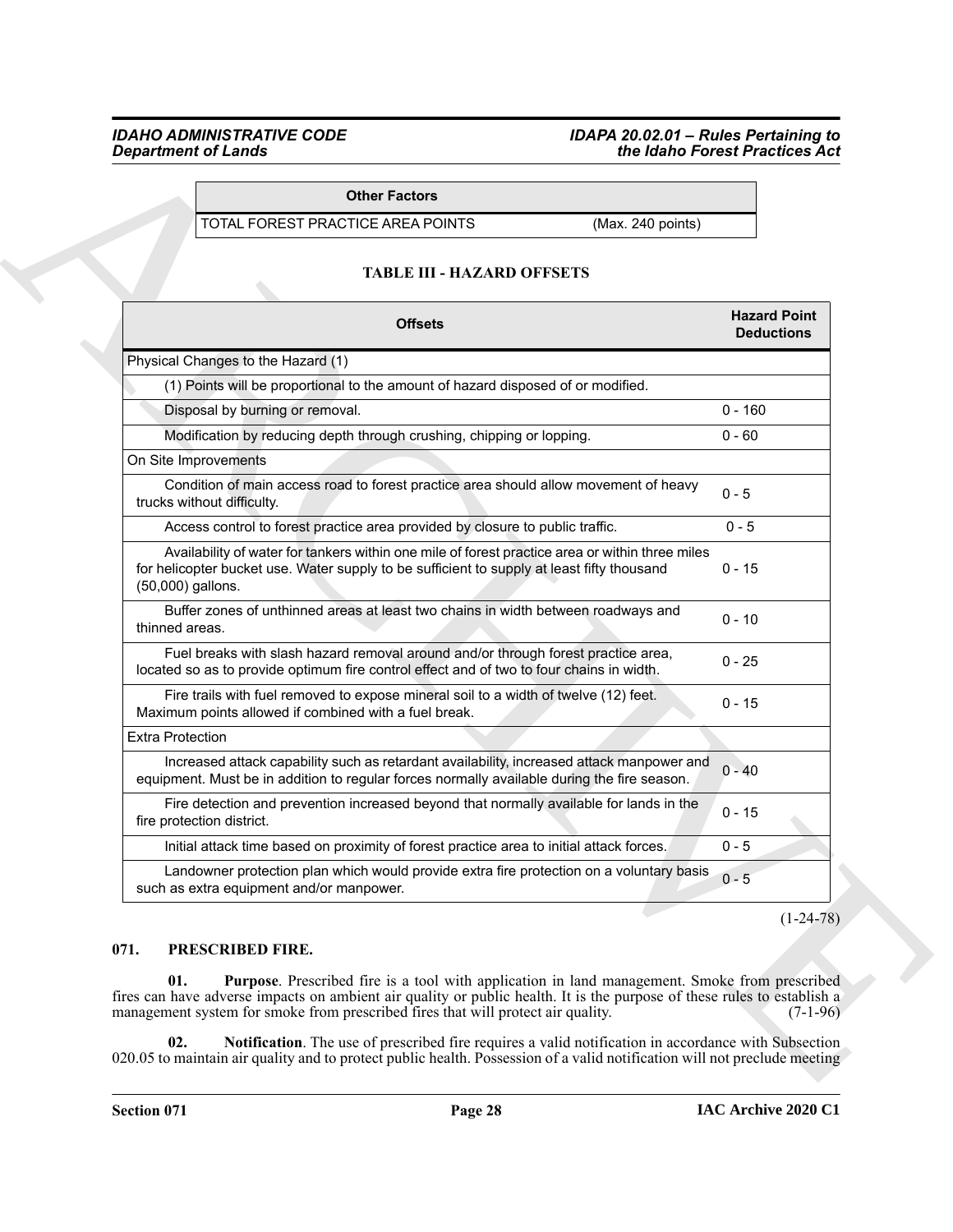#### *IDAHO ADMINISTRATIVE CODE IDAPA 20.02.01 – Rules Pertaining to Department of Lands the Idaho Forest Practices Act*

the fire safety requirements specified in Section 38-115, Idaho Code. (7-1-96)

<span id="page-28-1"></span>**03. Recommended Practices**. To maintain air quality and protect public health the following practices are recommended:

**a.** Slash and large woody debris piles should be compact and free of stumps, soil, snow, and dy organic material. (7-1-96) nonwoody organic material.

Government of Leman Construction in Society 25-115, it share Cost ... The Mainte Core of Proceed Position of the Cost of the Cost of the Cost of the Cost of the Cost of the Cost of the Cost of the Cost of the Cost of the **b.** Piles should be fully cured, dried at least two (2) months, prior to ignition. Piles should be at least partially covered with a water resistant material so they can be ignited after enough precipitation to lower the fire danger. (7-1-96)

**c.** Broadcast burns should be conducted within a prescription that minimizes adverse effects on air (7-1-96) quality.  $(7-1-96)$ 

**d.** Membership in good standing in a recognized Airshed Group is encouraged.  $(7-1-96)$ 

<span id="page-28-0"></span>**072. -- 999. (RESERVED)**